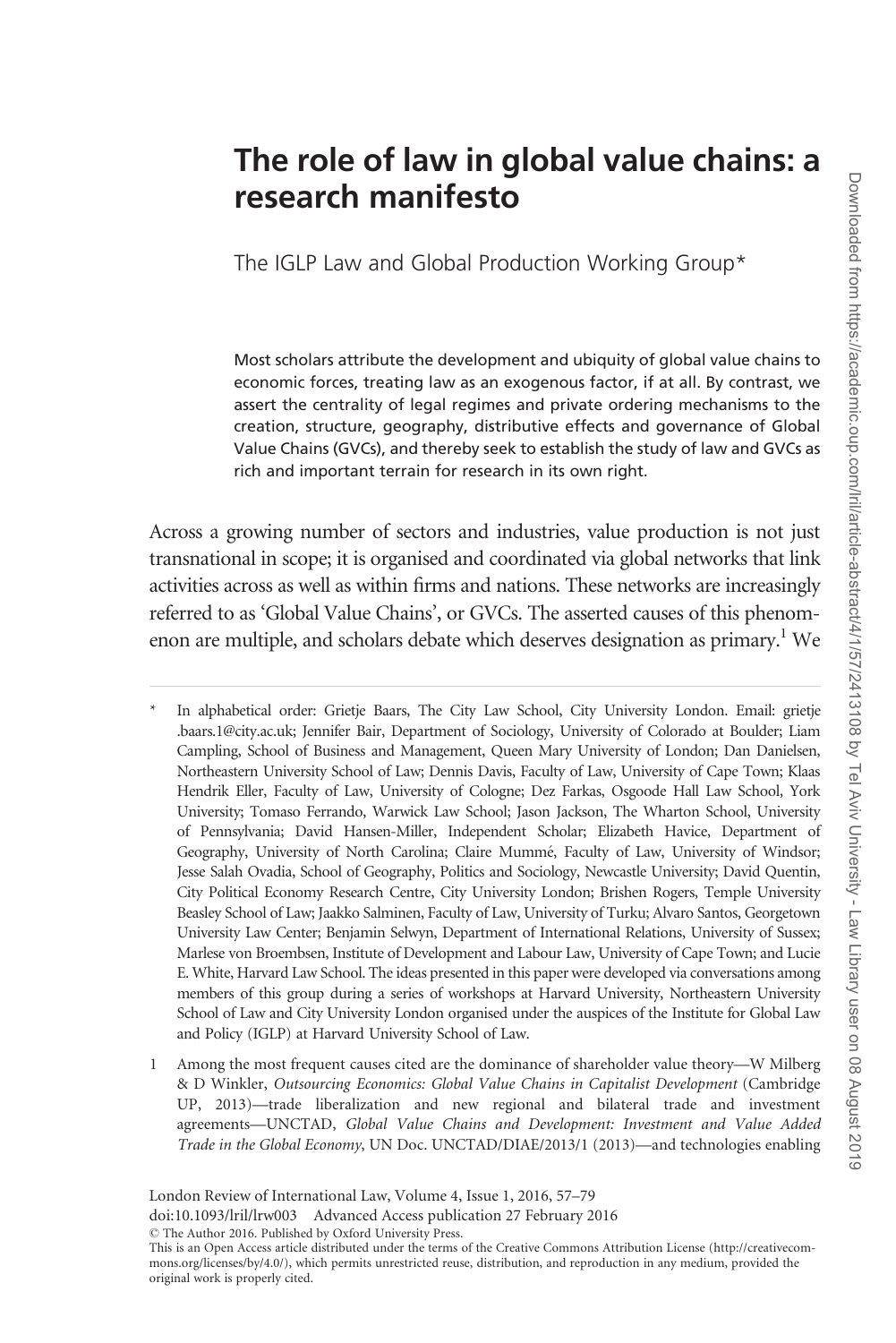begin from the premise that GVCs are not only the product of shifting economic conditions. They also arise as firms engage dynamically with multiple, overlapping and often conflicting local, national, regional and transnational legal regimes, softlaw normative orders and private ordering mechanisms (hereinafter collectively described as 'law').<sup>2</sup>

This article seeks to establish the importance for both scholars and policymakers of investigating some of the complex ways in which the law shapes and is shaped by GVCs. The research agenda articulated here emerged from a series of ongoing conversations among a group of legal scholars, sociologists and political economists that first met in June 2014 under the auspices of the IGLP at Harvard University. For the most part, legal scholarship has only summarily or incidentally analysed GVCs, and similarly, GVCs scholars outside law have not made law a focal point of their theoretical or empirical analyses. We believe that placing law at the centre of the analysis of what have historically been treated as primarily 'economic structures' will not only enrich our understanding of the shape, nature and dynamic character of GVCs, but will also help to illuminate the complex inter-relationship between law and global political economy more broadly.

We begin with a broad description of the question at the heart of our collective inquiry: how does law shape the structure and organisation of production globally and how is law impacted through this process? To make this meta-question more concrete, we articulate three thematic starting points for exploration of the relationship between law and GVCs: law and the geography of GVCs; law and the production and distribution of value and power in GVCs;

cheaper and faster transportation and logistics—D Cowen, The Deadly Life of Logistics: Mapping Violence in Global Trade (University of Minnesota Press, 2014).

<sup>2</sup> At first blush, the areas of law most implicated in GVCs could include company, contract, employment and tax law, as well as international trade law, commercial and investment law. Yet, when one begins to consider the diverse impacts of GVCs economically, socially, politically, environmentally and so forth, it is hard to think of a field of law that might not be relevant to them, from human rights law to environmental law to laws governing the behaviour of firms in elections or upon the legislative process. In addition, soft law regimes, including guidelines on corporate social responsibility, technical standards, fair trade and other ethical certification standards, and customary rules of business practice will also likely be significant to the extent that they shape the behaviour of firms individually or collectively in GVCs. Moreover, the practices of firms as they deal with each other commercially, through trade or industry associations or in influencing behaviour of other firms in the chain—what might be loosely termed 'private ordering mechanisms', will also be important if we are trying to understand how GVCs are coordinated or how risk and reward are distributed through chain structures. We recognise that the boundaries between these diverse normative orders, at least in terms of their effects, is becoming increasingly difficult to maintain, and observation of business practices quickly reveals that a contractual term might be as significant as a public law regulation in shaping the behaviour of actors in global commerce. For these reasons, we use 'law' as a shorthand for hard and soft law regimes and private ordering mechanisms.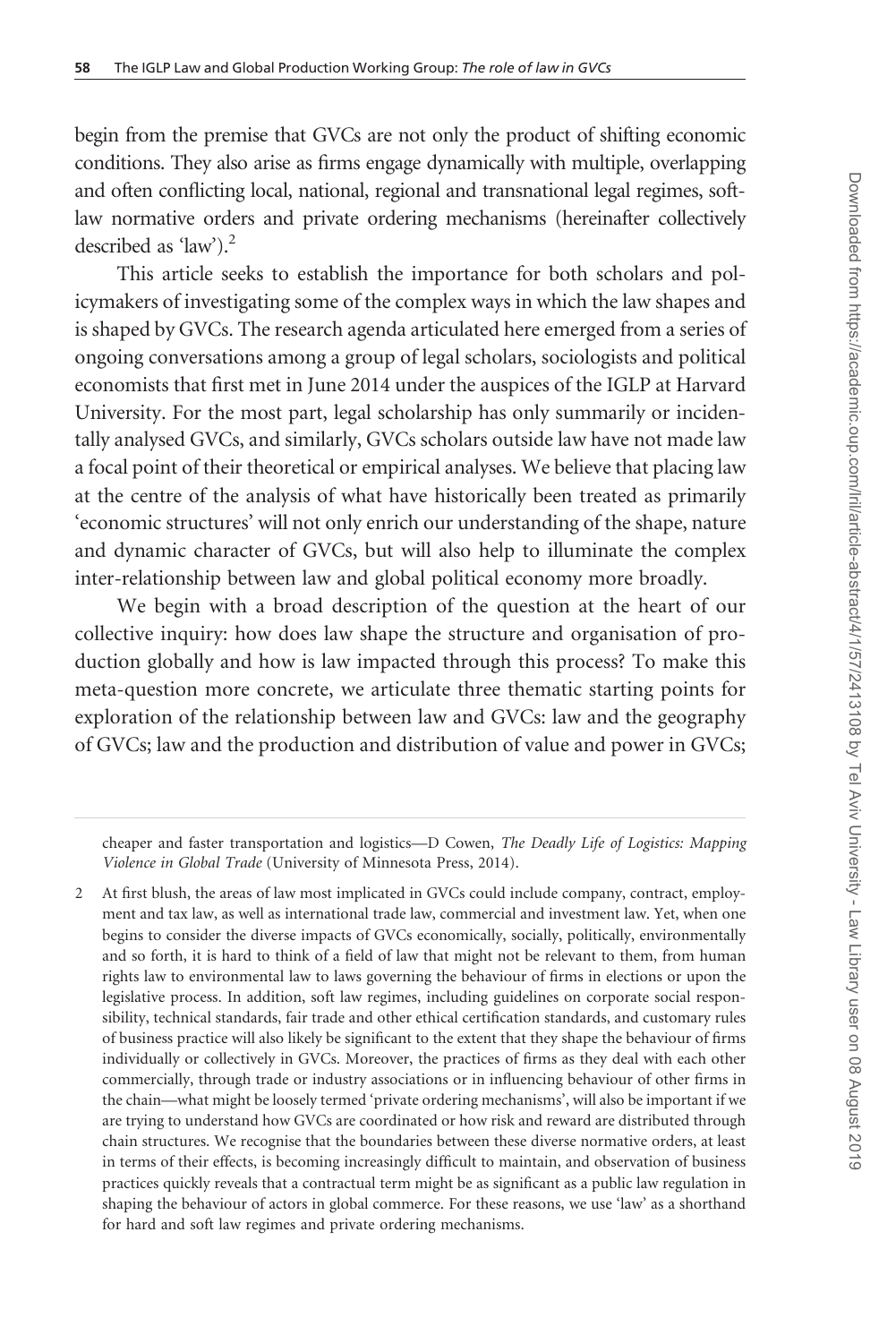and law and the coordination of GVCs (the latter being a process referred to in the GVC literature as 'governance'). We focus our research inquiry into the role of law in global structures of production on GVCs both because of their ubiquity in modern capitalism and the rich variety of extant scholarship (largely outside the field of law) exploring GVCs in a variety of industries and contexts. This combination of factors makes GVCs a rich source for research both empirically and theoretically. In an effort to suggest, albeit in a highly preliminary way, what a legal analysis of GVCs might entail, and what insights this line of inquiry might yield, we include brief descriptions of several ongoing research projects initiated by group members. Our goal is to invite scholars in law and related disciplines to begin to view the study of law and global production as an important and worthy field of research in its own right.

## THE CENTRAL RESEARCH QUESTION

We are hardly the first to acknowledge the significance of GVCs as a feature of modern capitalism. Former Director-General of the World Trade Organization (WTO) Pascal Lamy recently observed that GVCs, as the 'face of the modern global economy', are creating a 'new world of trade'.<sup>3</sup> The United Nations Conference on Trade Development (UNCTAD) recently dedicated its annual flagship publication, the World Investment Report, to the topic of GVCs. It includes a definition of GVCs and a quantitative estimate of their importance in the world economy:

Global investment and trade are inextricably intertwined through the international production networks of firms investing in productive assets worldwide and trading inputs and outputs in cross-border value chains of various degrees of complexity. Such value chains (intra-firm or inter-firm, regional or global in nature, and commonly referred to as Global Value Chains or GVCs) shaped by TNCs [transnational corporations] account for some 80% of global trade.<sup>4</sup>

While references to GVCs have proliferated rapidly in recent years, in both academic and policy circles, our intervention is motivated by the puzzling fact that there is as yet no well-developed account of the role of law in the structure, operation or governance of  $\text{GVCs}^5$  In fact, we observe that law has, for the most

<sup>3</sup> P Lamy, 'Global Value Chains and the New World of Trade', Keynote address, Duke GVC Global Summit, 20 October 2014, available at [https://globalvaluechains.org/video/duke-global-summit](https://globalvaluechains.org/video/duke-global-summit-keynote-address)[keynote-address](https://globalvaluechains.org/video/duke-global-summit-keynote-address) (last visited 7 January 2016).

<sup>4</sup> UNCTAD (2013) iii.

<sup>5</sup> One notable exception is Kevin Sobel-Read's recent article 'Global Value Chains: A Framework for Analysis' 5 Transnational Legal Theory (2014) 364, which seeks to bring the insights of GVC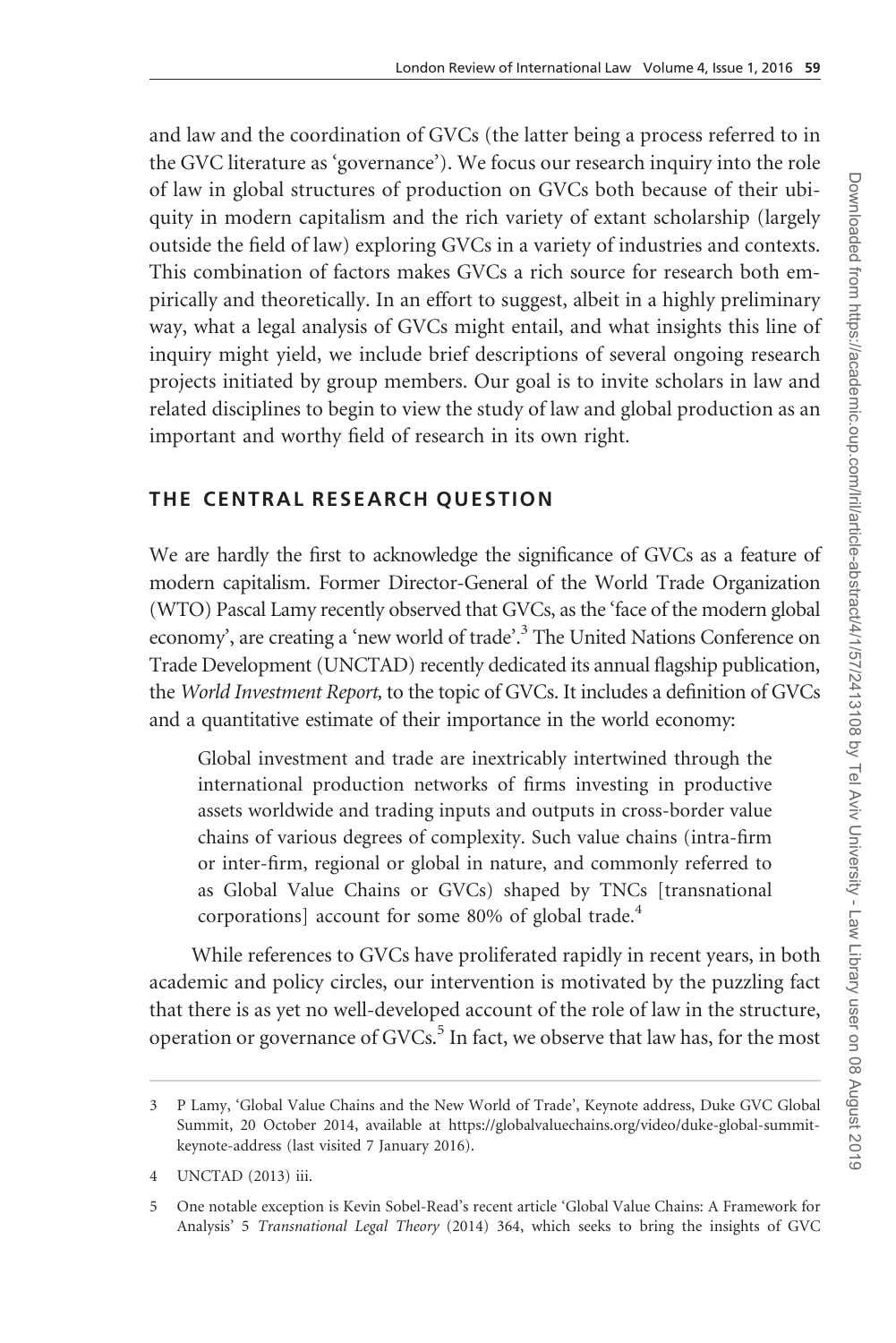part, been neglected by the political economists, sociologists, economic geographers and other social scientists that have pioneered GVCs as a field of study. To the extent that law is recognised in the GVC literature, it is generally treated as exogenous rather than an endogenous factor—an institutional backdrop against which the economic and inter-organisational dynamics driving the globalisation of production play out. This lacuna is all the more striking because in recent years the GVC framework has gained considerable reach beyond academic circles to business consultancies, legislators, international organisations, unions and activists.<sup>6</sup>

It seems possible that this externalisation of law and the 'legal' from GVC analysis to date may derive from an understanding of capitalism as a process of profit-oriented, mutually beneficial exchange undertaken in (relatively) free markets. In such a vision, the function of law is primarily to provide market-facilitating institutions (such as property, contract and the corporation) and rules to correct informational and other asymmetries in the market rather than as a tool and terrain for struggle over the terms through which value will be generated and distributed or power exercised in global production systems. Most considerations of law in GVCs take the former more minimal conceptualisation of law's role in capitalism as a given, without interrogating what role law might play in bringing this particular form of GVC capitalism into being. For instance, spurred on by management studies, early business law scholarship addressing GVCs was concerned with the design of supply contracts in order to enhance efficiency and surmount informational asymmetries.<sup>7</sup> In general, the GVC literature continues to treat economic units (or firms) with different national origins and varied sizes, productive capacities and bargaining power as an analytical given, rather than as a product of legal arrangements that could be organised differently.

In our view, law is more than an 'external' or contextual factor shaping the strategic decision-making of firms 'inside' GVCs.<sup>8</sup> Rather, we argue that

7 For an overview cf. M Hoehn, Relational Supply Contracts (Springer 2009) 19-34.

scholarship to the attention of legal scholars, and perhaps more ambitiously, to consider the scholarly value and potential of exploring law and GVCs in relation to one another.

<sup>6</sup> For a summary of the various contexts, groups and institutions that make use of the GVC framework, see Global Value Chains Initiative, 'Institutions', available at [https://globalvaluechains.org/](https://globalvaluechains.org/institutions) [institutions](https://globalvaluechains.org/institutions) (last visited 7 January 2016) and, recently, OECD & World Bank Group, 'Inclusive Global Value Chains', Report prepared for submission to G20 Trade Ministers Meeting Istanbul (2015), available at<http://www.oecd.org/trade/OECD-WBG-g20-gvc-report-2015.pdf> (last visited 7 January 2016).

<sup>8</sup> Cf. G Gereffi, 'Global Production Systems and Third World development', in B Stallings (ed.), Global Change, Regional Response: The New International Context of Development (Cambridge UP, 1995) 100 and A Stewart, Gender, Law and Justice in a Global Market (Cambridge UP, 2011).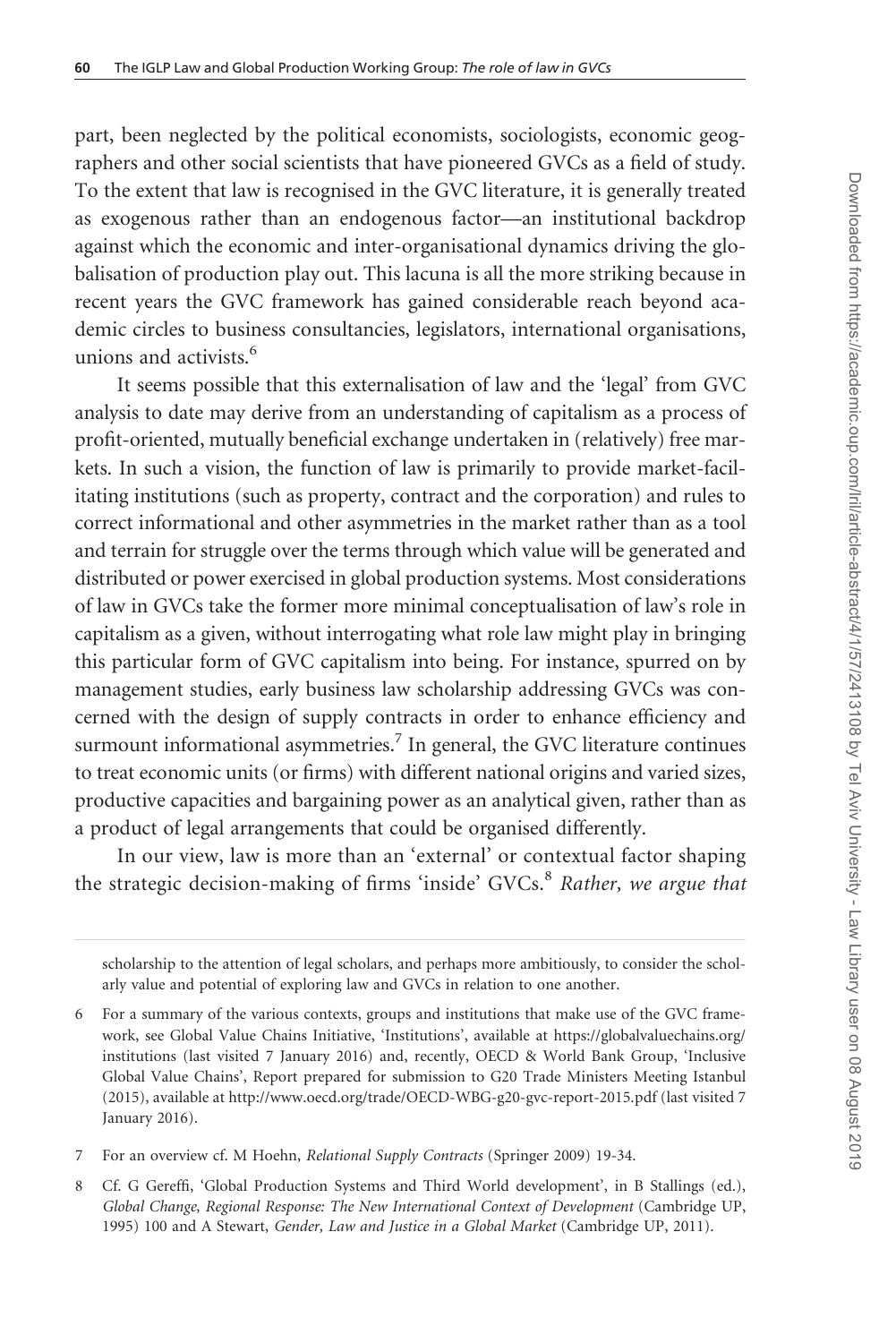law resides at the heart of the GVC phenomenon—it is the vehicle through which value is generated, captured and distributed within and between organisational and jurisdictional domains, and diverse and geographically disparate business operations are coordinated and governed.<sup>9</sup> This recognition of the significance of law is important for a richer understanding of modern capitalism as well as the formulation and critique of policy programmes and interventions. For example, rather than asking how firms can use law to upgrade a particular chain configuration, we aim instead to understand how the possibilities for upgrading are already structured in and through law—that is, how law constitutes the power relations between actors that give rise to particular forms of governance and engender particular distributive effects. This focus on the role that legal frameworks play at different levels of a particular chain, and on the politico-economic power dynamics that operate behind competing legal norms, can help facilitate a critical assessment of the structural and distributional dimensions of GVCs—and the global economy more broadly—that are often taken for granted or normalised. Such an imaginative legal exercise can then help to elucidate alternative and potentially more progressive sites of intervention by scholars, policymakers and civil society groups.

Research on law and GVCs undertaken in this spirit also suggests that the proliferation of GVCs has implications for law and legal scholarship more broadly. Many fields of legal inquiry are organised around distinctions that are blurred or confounded by the global organisation of GVCs. The study of GVCs may aid legal scholars in formulating alternatives to traditionally recognised disciplinary boundaries between local and global, law and non-law, public regulation and private ordering, form and substance, rules and norms, firm and contract and firm and state.<sup>10</sup> In addition, because GVCs frequently traverse legal forms, geographic and jurisdictional boundaries and multiple layers of potentially applicable law, mapping GVCs from a legal perspective also poses complex challenges for basic questions of positive legal analysis, including

<sup>9 &#</sup>x27;Governance' is a genuinely interdisciplinary concept. In the legal literature, it is generally used as a shorthand for the public (municipal, state, supranational) and private (e.g., through private standard-setting and certification) regulation of, in this case, the GVC. Here, 'governance' is used to refer to the shift from traditional towards more sophisticated regulatory techniques which gain traction through knowledge and markets rather than legal sanctions. Cf. for a comparative view P Zumbansen, 'Governance from an Interdisciplinary Perspective', in D Levi-Faur (ed.), Oxford Handbook on Governance (Oxford UP, 2012). The GVC literature speaks of the 'governance' or management/coordination by the lead firm of the chain. Unless reference is made to the multiple normative layers shaping GVCs, this article will use the term in the latter meaning.

<sup>10</sup> Cf. Sobel-Read (2014) 404.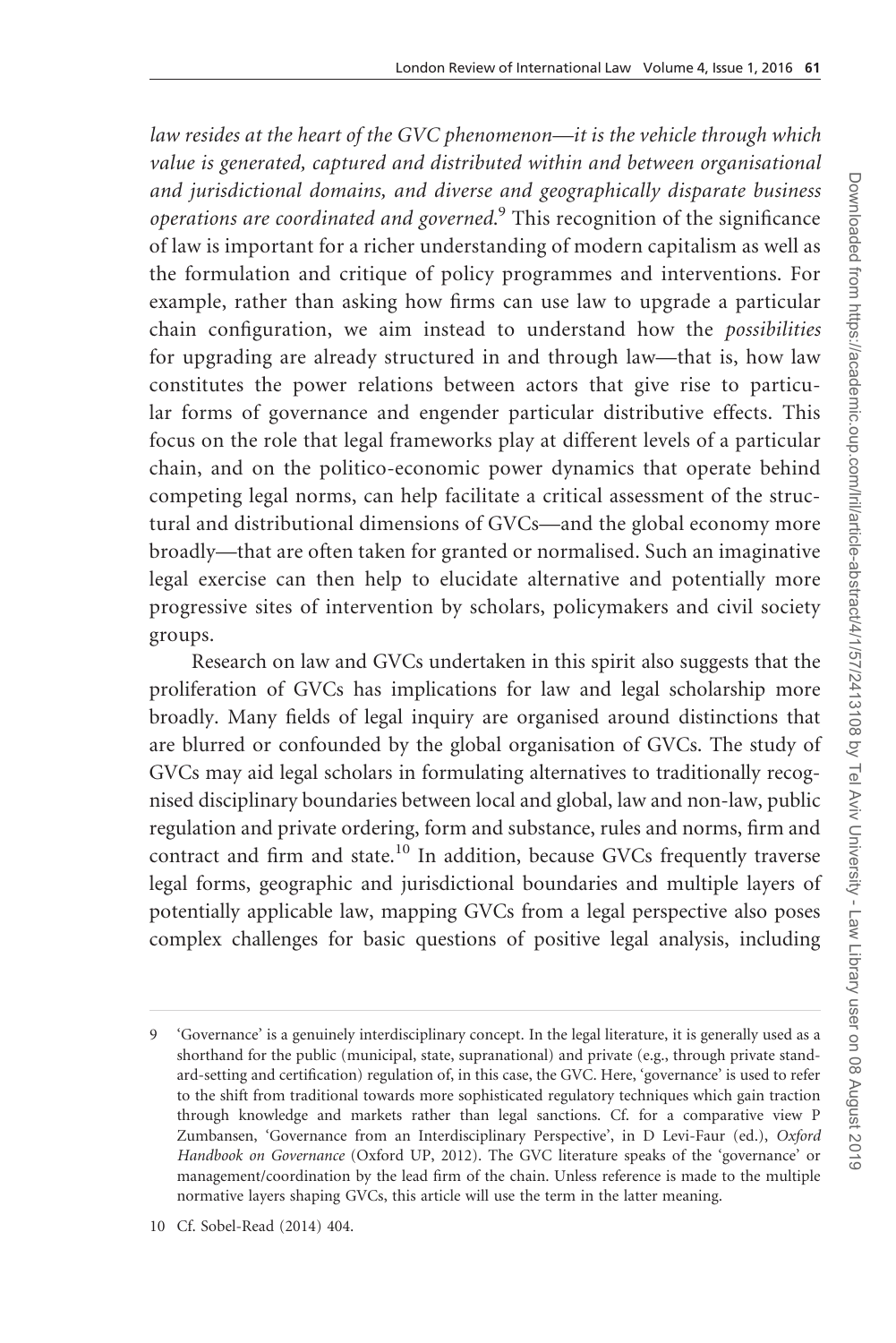matters of territorial jurisdiction, governing law, private regulation through contract and sovereign authority. $11$ 

Moreover, just as the boundaries between legal subfields are increasingly hard to draw, so too are the boundaries between what is hard law and what is soft law, or what legal significance is to be given to private ordering mechanisms. We find the study of GVCs is particularly fruitful for forcing a re-examination of these complex questions regarding the boundaries of law itself.<sup>12</sup> For example, GVCs often generate unique inter-firm and cross-border norms of business practice such as chain-wide corporate codes that, albeit of private origin, shape parties' behaviour as powerfully as legal commands emanating from legislation.<sup>13</sup> Also, both public and private norms surrounding GVCs are entangled with rapidly changing business practice and policies giving rise to novel public/private regulatory arrangements such as the Bangladesh Accord on Building and Fire Safety.<sup>14</sup> As such, GVCs are an important source of norm-creation contributing to global legal pluralism, and this scholarship's inquiry into the co-existence and collision of different normative orders provides a helpful tool to analyse the complexity of normative assemblages at play.15

Our analysis of law and GVCs draws on and aims to contribute to several strands of contemporary legal thought. For instance, Marxist legal scholars have theorised the relationship between capital and law as symbiotic, $16$  and the

16 See, e.g., E Pashukanis, Law and Marxism: A General Theory (Inklinks, 1978) [1924] 37-45 (arguing that the very form of law follows the commodity form); P Ireland, 'History, Critical Legal Studies

<sup>11</sup> Cf. David Kennedy, 'The Mystery of Global Governance' 34 Ohio Northern University Law Review (2008) 827, 832: '[A]s the world is re-ordered, law will be there, imagining it, making it, writing it down, consolidating and contesting the new arrangements.'

<sup>12</sup> Cf. D Schneiderman, 'Power and Production in Global Legal Pluralism: An International Political Economy Approach', in A Perry-Kessaris (ed.), Socio-Legal Approaches to International Economic Law (Routledge, 2013) 98.

<sup>13</sup> Cf. L Cata´ Backer, 'Economic Globalization and the Rise of Efficient Systems of Global Private Lawmaking: Wal-Mart as Global Legislator' 37 University of Connecticut Law Review (2007) 1739 and A Beckers, Enforcing Corporate Social Responsibility Codes (Hart, 2015).

<sup>14</sup> For the text, see Bangladesh Accord on Building and Fire Safety, available at [http://bangladeshac](http://bangladeshaccord.org) [cord.org](http://bangladeshaccord.org) (last visited 7 January 2016). For an analysis, cf. M Anner, J Bair & J Blasi, 'Toward Joint Liability in Global Supply Chains: Addressing the Root Causes of Labor Violations in International Subcontracting Networks' 35 Comparative Labor Law and Policy Journal (2013) 1 and B ter Haar & M Keune, 'One Step Forward or More Window-Dressing? A Legal Analysis of Recent CSR Initiatives in the Garment Industry in Bangladesh' 30 International Journal of Comparative Labour Law and Industrial Relations (2014) 5.

<sup>15</sup> Cf. G Teubner, 'Global Bukowina: Legal Pluralism in the World Society', in G Teubner (ed.), Global Law Without a State (Dartmouth, 1997), 3 and PS Berman, Global Legal Pluralism: A Jurisprudence of Law Beyond Borders (Cambridge UP, 2012). For an illustration from the global toy industry, cf. F Snyder, The EU, the WTO and China: Legal Pluralism and International Trade Regulation (Hart, 2010) 44-88.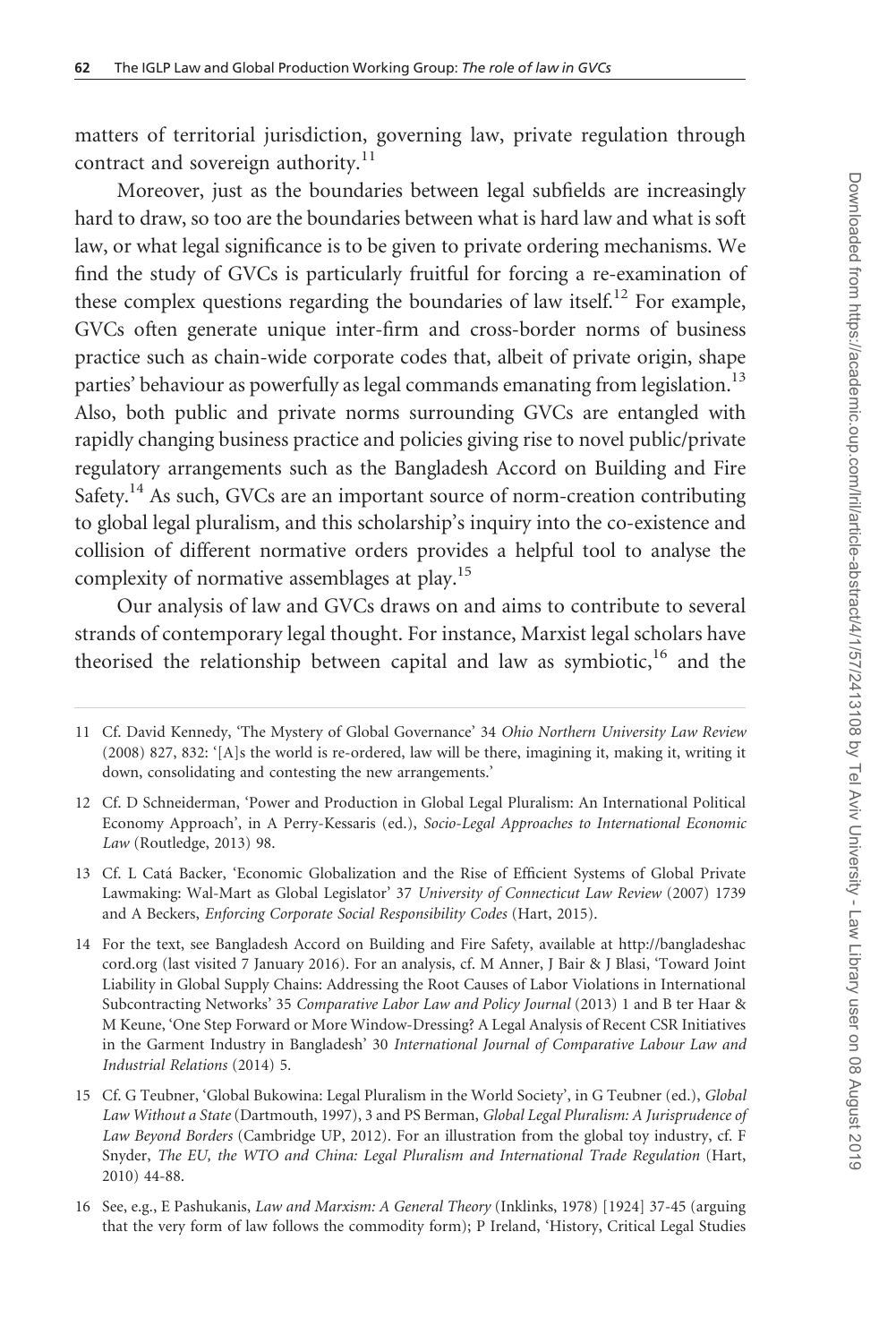analysis of the constitutive role of law in GVCs provides the opportunity to deepen our understanding of the complex dynamics of this relationship. While systems theory has been used to describe co-evolutionary processes of law and production regimes, $^{17}$  and institutional views explore the reciprocal relation between chain structures and regulatory strategies essentially as a matter of choice, $^{18}$  the role of law in GVCs foregrounds questions of power and distribution. At the same time, a comprehensive analysis of law in GVCs would harness tools developed by contemporary socio-legal<sup>19</sup> and pluralist<sup>20</sup> inquiries into law. Our investigation of law and global production shares much with legal work that questions the territorial and statist preoccupations of legal regimes, and the separation of economic activity from political contestation. Hence, the tension between a territorial logic of law and the transnational logic of capital as it is expressed in GVCs becomes productive in nature. Theorising the constitutive role of the present legal landscape in the proliferation of GVCs thus immediately invites reflections on the adequacy of this legal paradigm, both at the conceptual level and at the level of legal reform. It is in this sense that GVCs appear as a salient and highly topical field of research for contemporary critical legal scholarship.

# DEVELOPING A CRITICAL LEGAL APPROACH TO GLOBAL VALUE CHAINS: INITIAL RESEARCH PROJECTS

The research agenda developed by the IGLP Law and Global Production Working Group proceeds from our collective sense that GVCs take a peculiar shape provoked by the incongruity between the apparent territoriality of the law

and the Mysterious Disappearance of Capitalism' 65 The Modern Law Review (2002) 120; C Miéville, Between Equal Rights: A Marxist Theory of International Law (Pluto, 2005); G Baars, 'Reform or Revolution: Marxian vs Polanyian Approaches to the Regulation of "the Economic"' 17 Northern Ireland Legal Quarterly (2011) 415.

- 17 Cf. G Teubner, 'Idiosyncratic Production Regimes', in J Ziman (ed.), The Evolution of Cultural Entities (Oxford UP, 2002) 161 (using evolutionary theory to explain institutional divergence in the law of just-in-time manufacturing and leasing).
- 18 Cf., e.g., F Cafaggi & P Iamiceli, 'Private Regulation and Industrial Organization: Contractual Governance and the Network Approach', in S Grundmann, F Möslein & K Riesenhuber (eds), Contract Governance (Oxford UP 2015) 343.
- 19 See, e.g., C Tan, 'Navigating New Landscapes: Socio-legal Mapping of Plurality and Power in International Economic Law', in Perry-Kessaris (ed.) (2013) 19.
- 20 Cf. Teubner (1997); Berman (2012); B de Sousa Santos, Toward a New Legal Common Sense: Law, Globalization and Emancipation, 2nd ed. (Cambridge UP, 2004); and, recently, H Dedek & S van Praagh (eds), Stateless Law. Evolving Boundaries of a Discipline (Ashgate, 2015).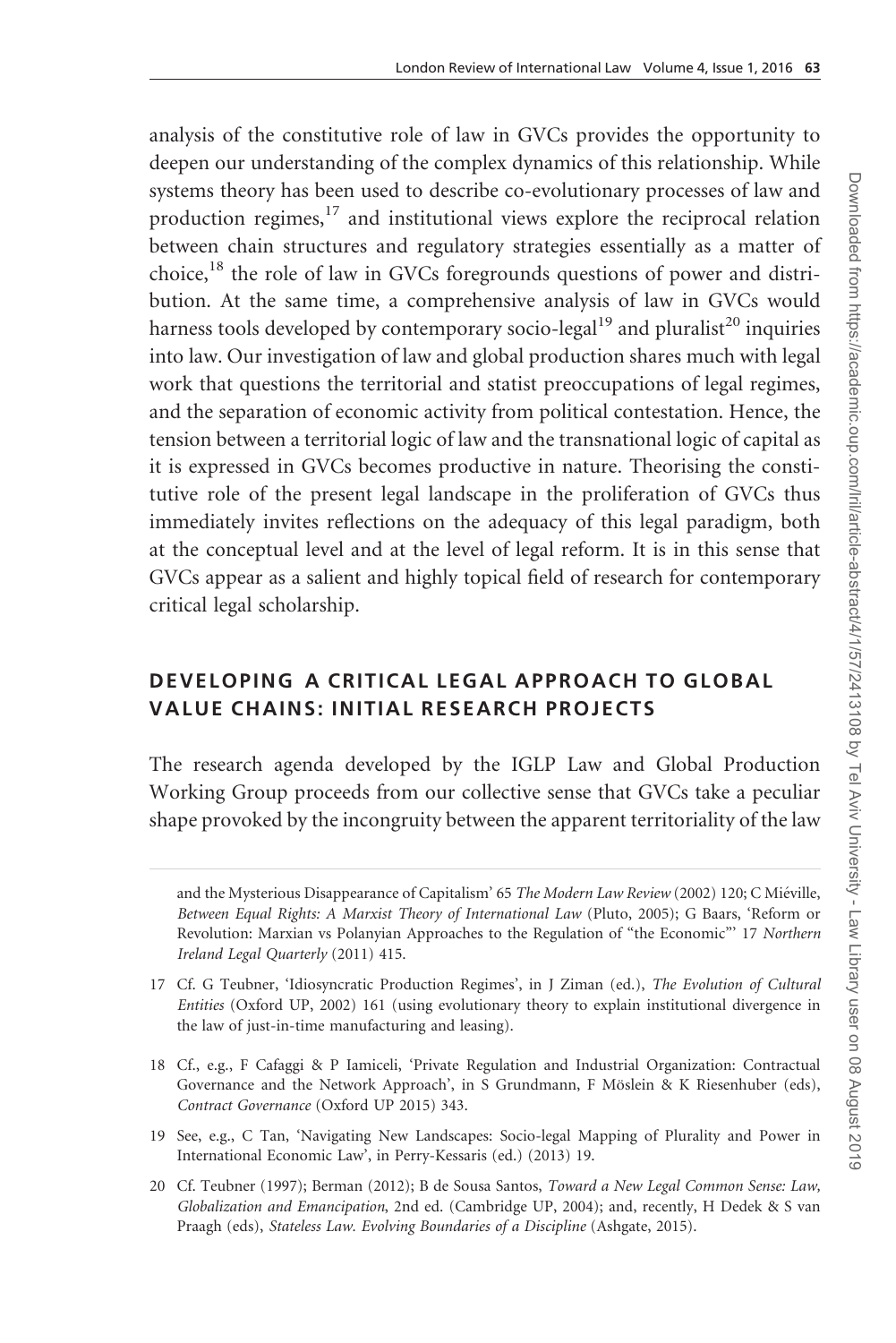and the transnational logic of capital. Through this collective research effort, we hope to better understand how the legal landscape is negotiated and exploited by firms, both in their relationships with the state and with other firms. In short, we aim to heed Dan Danielsen's call to 'study the ways in which this form of [GVC] capitalism impacts relations among firms and states as individual firms and the chain as a whole navigate and transform the multiple states, regulators and legal regimes with which they interact in the pursuit of their business objectives... and to broaden our notions of political economy to encompass the multiplicity of firm/state relations that global value chains entail'.<sup>21</sup>

To study the extent and implications of the mutual dependence and coevolution of law and GVCs, members of the Law and Global Production Working Group have initiated projects that illuminate some of the ways in which our research questions and methods can be pursued. These projects cluster along three broad themes: the legal geography of GVCs; the relation between law, value and bargaining power in GVCs; and the role of law in GVC governance. In the remainder of this manifesto, we provide an overview of these overarching themes using examples from group members' projects where appropriate to suggest how these themes might begin to be productively explored.

## Legal geography of GVCs

The creation and operation of GVCs involve immense complexity in terms of the legal norms, tools and institutions involved. This complexity is multilayered, and has both organisational and geographic dimensions. Accordingly, it will be crucial to develop techniques to study these phenomena in ways that illustrate the particularity of diverse legal and GVC structures, while remaining cognisant of the broader complexity of the contexts in which these structures operate. For this reason, we focus here on mapping the legal geography of GVCs as a vital subfield in our broader research field of law and global structures of production.

It is by mapping the legal geography of GVCs that we can show what the traditional division of law into discrete subfields misses or conceals, and how domestic and international hard and soft law and private ordering mechanisms intermingle in ways that challenge efforts to maintain clear distinctions between them. At the same time, mapping can help to make visible the constitutive role of law to non-legal scholars.

<sup>21</sup> D Danielsen, 'Beyond Corporate Governance: Why a New Approach to the Study of Corporate Law is Needed to Address Global Inequality and Economic Development', in U Mattei & JD Haskell (eds), Research Handbook on Political Economy and Law (Edward Elgar, 2015) 195.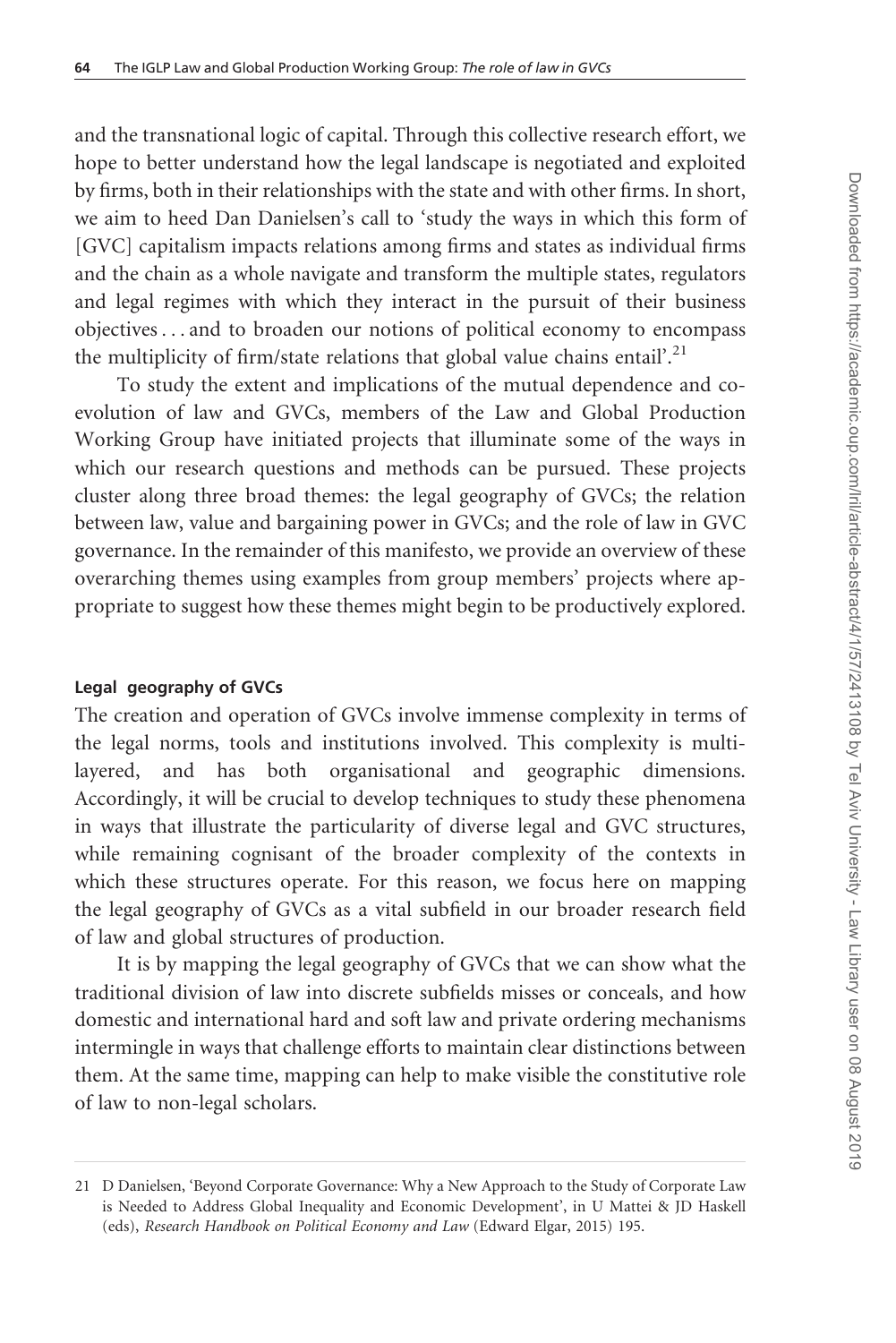To get a sense of what such a mapping project could entail, consider a hypothetical multinational corporation (MNC) of the type that is, according to the UNCTAD report cited above, $22$  shaping 80 per cent of world trade. In organising their productive activities, MNCs first face the classic 'make versus buy' decision. These options already point in the direction of two different traditionally demarcated fields of law—corporate law for the institutional form through which business is conducted, and contract law for the interface between legal entities. If the firm decides to make the product abroad, it must also decide where to locate its subsidiary, perhaps provoking a comparison of the domestic laws and enforcement practices of contending and competing potential host countries, as well as the relative impact on those hosts' applicable trade, investment and intellectual property rules. By contrast, a 'buy' decision from a foreign supplier may implicate international commercial law, various public and private industry standards, international commercial arbitration rules or domestic dispute resolution regimes, as well as the domestic contract law of both the MNC's and the foreign supplier's home jurisdictions.

This radically simplified example becomes all the more complex when we consider that diverse forms of productive activity will involve multiple kinds of law, and different business actors pursuing the same business activity may make different choices based on their assessment of the legal and economic terrain with which they seek to engage and the distributive effects they seek to achieve. Such choices will have significant impact on firms' bargaining power, for example, and exposure to commercial risk.

Or, to take another example, organising global production through networks of independent firms that coordinate exchanges via contract rather than ownership might have as much to do with mitigating tort or other legal liability risks and the degree of enforcement in a particular locale as it does with economic productivity.<sup>23</sup> A firm makes decisions on where to site production based on a mixture of factors such as the legal requirements it will face, how likely it is that such requirements will be policed and enforced by public authorities, as well as an assessment of the likelihood that labour unions, or other external forces such as social movements, NGOs or public interest lawyers, may challenge its actions. Of course, the relative significance of particular legal

<sup>22</sup> Cf. Milberg & Winkler (2013); UNCTAD (2013); Cowen (2014).

<sup>23</sup> Cf. A Ruhmkorf, Corporate Social Responsibility, Private Law and Global Supply Chains (Edward Elgar, 2015); P Rott & V Ulfbeck, 'Supply Chain Liability of Multinational Corporations?' 23 European Review of Private Law (2015) 415; M Conway, 'A New Duty of Care? Tort Liability from Voluntary Human Rights Due Diligence in Global Supply Chains' 40 Queen's Law Journal (2015) 741.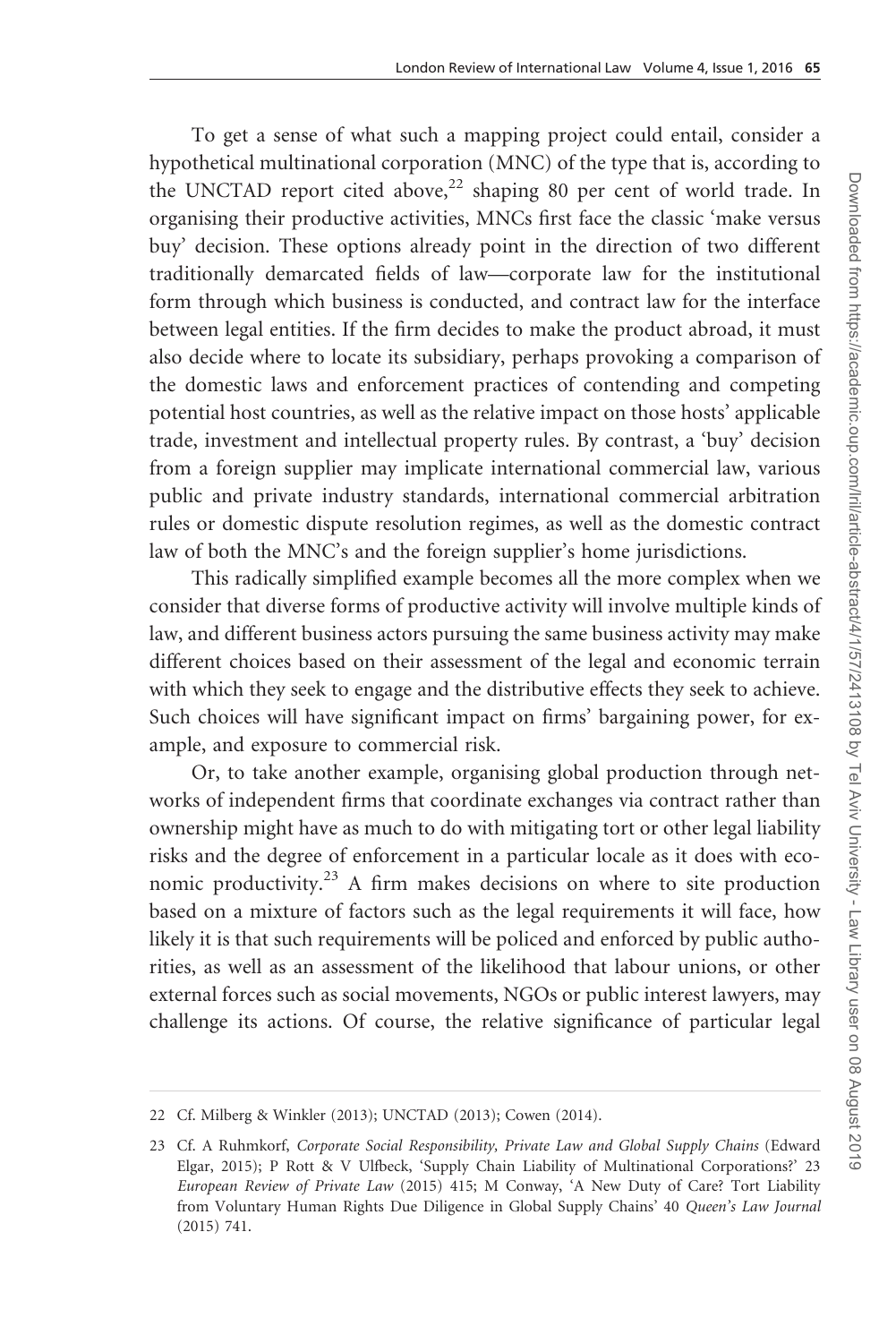regimes on the organisation and operation of particular chains will vary and is ultimately an empirical question.

Within our working group, initial efforts at mapping the legal geographies of GVCs have focused on extractive industries. This is because some group members have found that the ways in which such industries are often, though not always, rooted in particular jurisdictions offer particular insights into the articulations of law in GVCs. First, soil and mineral resources form the bases of the production networks of all goods and services, beginning with the food that fuels human labour, and the energy that drives global production and powers global transportation. Second, natural resource industries have immense global (geo)political significance. The firms engaged in these industries are among the largest in the world<sup>24</sup> and the geo-politics of resource extraction shape intimately the inter-state system, most prominently in the case of hydrocarbon resources. Finally, extractives are not only profoundly important to international trade; they are also critical for socioeconomic development, especially in the global South. Law plays a central role in structuring the conditions under which such resources are accessed, traded, extracted, monetised and consumed. $25$  Legal systems also critically shape the distributive dynamics—and conflicts over—the value produced in these GVCs.

As in all sectors, in extractive industries multiple interest groups, including multinational firms, states and labour, seek to extract various kinds of wealth from the GVCs of which they are a part, while conservation and human rights groups seek to structure chains in ways that they believe improve the ecological and human condition. Several projects explore the role of law and legal regimes in ordering these contests in extractive sectors. For example, Liam Campling and Elizabeth Havice illustrate how interlocking and sometimes contradictory global, regional and national legal systems combine with the material features of highly migratory fisheries to shape the geographies of extraction, production and consumption in the global tuna industry. Jesse Salah Ovadia explores the role of local content policies<sup>26</sup> in leveraging the unique nature of the petroleum value chain in 'upgrading' schemes that create the possibility of what he calls

<sup>24</sup> Cf. G Bridge, 'Global Production Networks and the Extractive Sector: Governing Resource-Based Development' 8 Journal of Economic Geography (2008) 389.

<sup>25</sup> Cf. L Campling & E Havice, 'The Problem of Property in Industrial Fisheries' 41 The Journal of Peasant Studies (2014) 707.

<sup>26</sup> JS Ovadia, 'Local Content and Natural Resource Governance: The Cases of Angola and Nigeria' 1 The Extractive Industries and Society (2014) 137.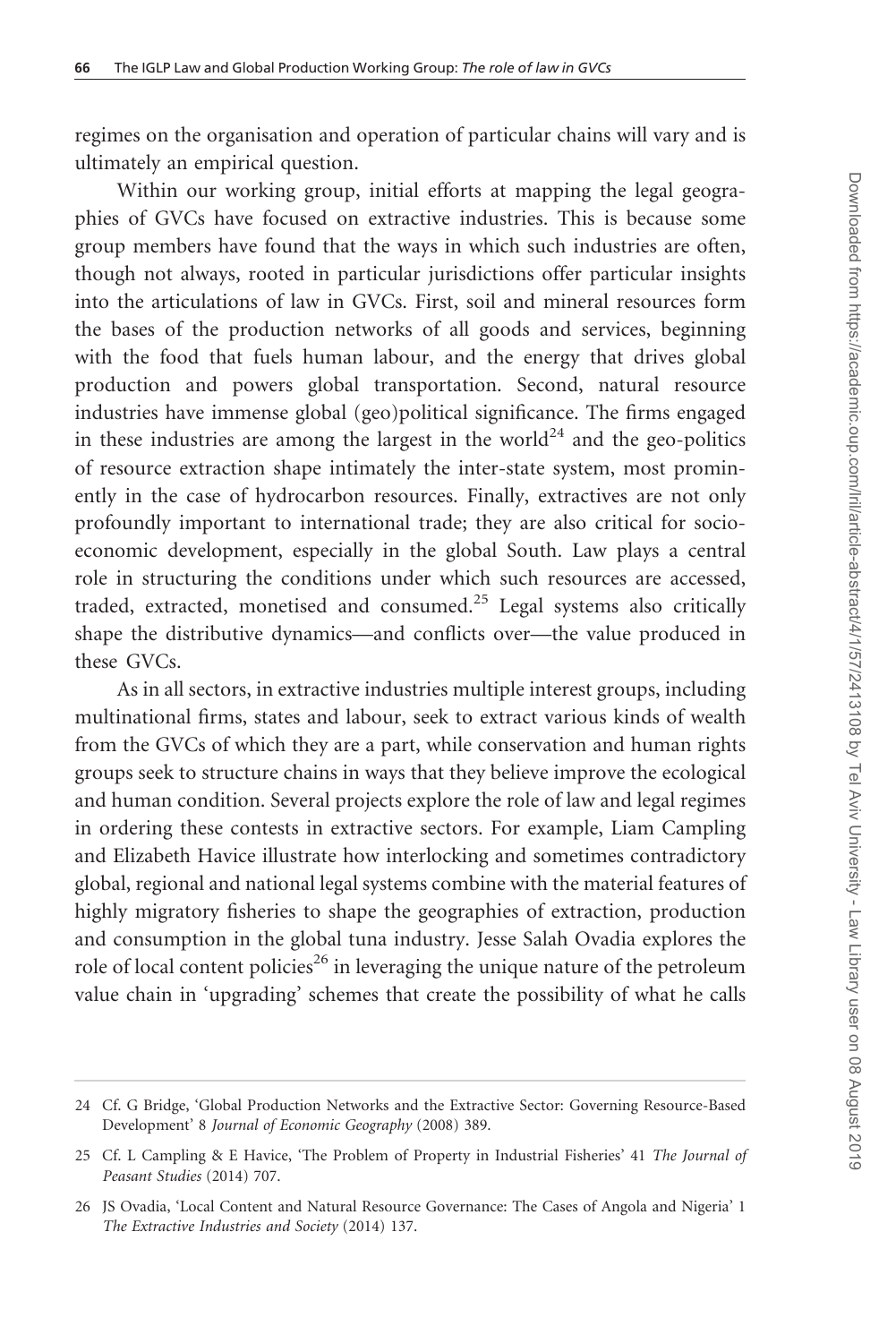'the petro-developmental state',  $27$  while Lucie E. White is working with a team of law students and scholars to analyse how political contests over Ghana's petroleum revenue management priorities are embedded in the intricacies of its petroleum management laws. These debates over national petro-spending priorities are in turn nested within geo-political contests over whether Ghana's extraction rents should be (re)distributed at local, national or supra-national levels. Each response to this geo-political question is configured through a different nexus of laws. By integrating critical legal scholarship and GVC analysis, the projects seek to explore nodes of power in extractive industries and bring attention to prominent policy questions, especially around intersecting questions of materiality, geopolitics and 'development'.

#### Law, value and power

A second theme that merits serious scholarly attention is the role of law in the creation, recognition and distribution of value among actors in GVCs, as well as the relationship between legal entitlements and bargaining power in chain structures. In particular, we believe a focus on the constitutive role of law in the production process and in the economy poses serious challenges for notions of 'value' and 'value-added' commonly held by scholars of GVCs.

In most 'orthodox' or policy-oriented literature on GVCs, value is defined as 'value-added'—that is, simply the value of the output at each link minus the value of inputs. The assumption underlying this metric is that some value is added at each successive stage in the chain. However, because the amount of value-added may vary significantly from link to link, the benefits of participating in the chain are often unevenly distributed.<sup>28</sup>

For mainstream GVC analysts, 'value-added' is the recognition, in economic terms, of productive innovation. Innovation generates new products and/or processes, which, when protected by barriers to entry, generate Schumpeterian profits, or what Kaplinsky<sup>29</sup> refers to as 'rent'. This concept of value-added underlies much of the appeal of the GVC framework. For firms it provides a straightforward prescription: create proprietary innovations. For developing countries, it suggests a policy imperative: encourage not just innovation, but the integration of firms into those global chains which provide the best returns on innovation. This process of 'moving up the value chain', or

<sup>27</sup> JS Ovadia, The Petro-Developmental State in Africa: Making Oil Work in Angola, Nigeria and the Gulf of Guinea (Hurst & Co., 2016).

<sup>28</sup> J Dedrick, KL Kraemer & G Linden, 'Who Profits from Innovation in Global Value Chains? A Study of the iPod and Notebook PCs' 19 Industrial and Corporate Change (2010) 81.

<sup>29</sup> R Kaplinsky, Globalization, Poverty and Inequality: Between a Rock and a Hard Place (Polity Press, 2005).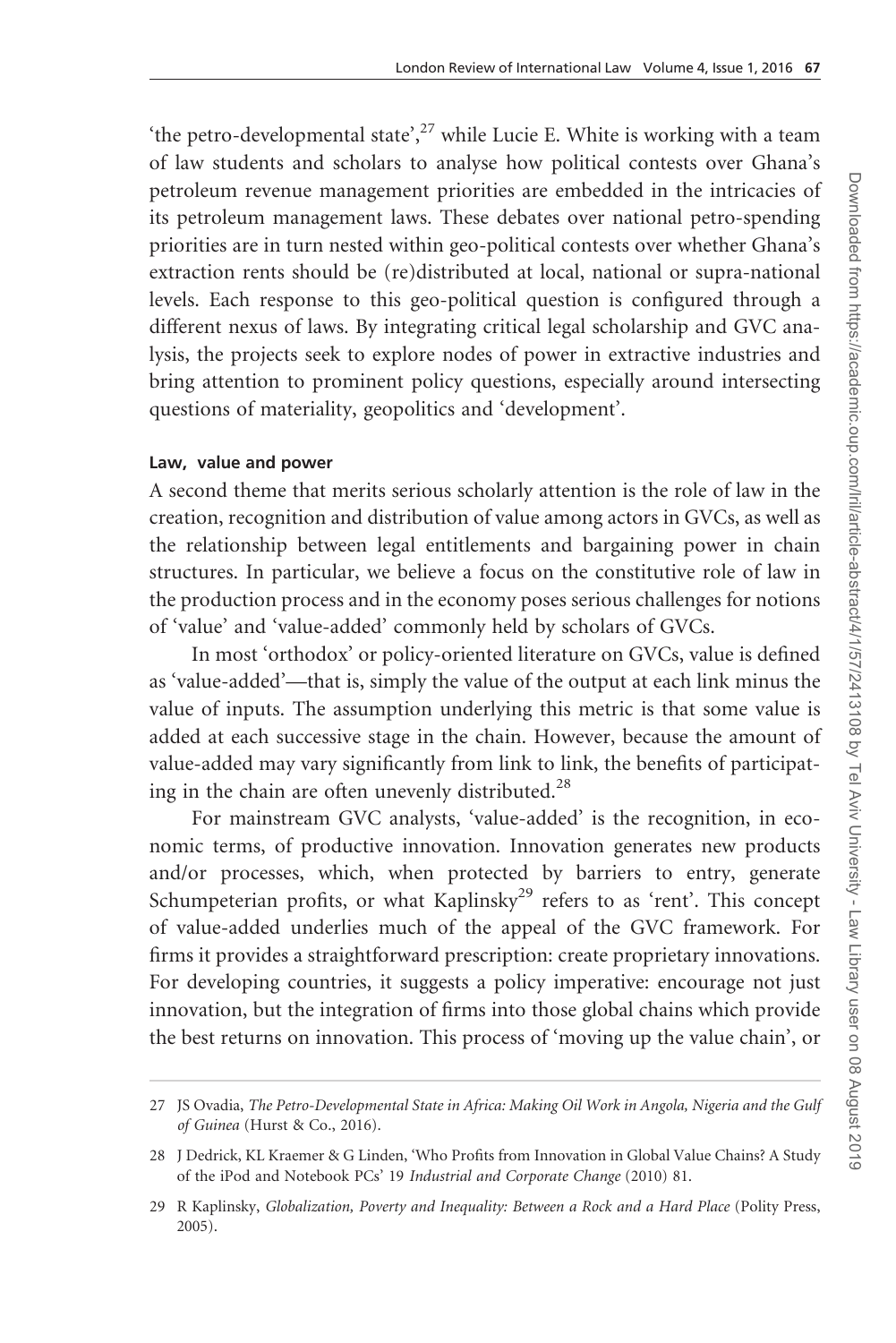capturing an ever greater share of the value generated along it, is described in the GVC literature as 'upgrading'. $30$ 

While, at an intuitive level, value-added through upgrading in GVCs may seem a straightforward proposition, researchers face multiple practical and conceptual difficulties in accessing, systematising and measuring relevant data on value and value-adding processes.<sup>31</sup> Some development scholars have questioned the implications of firm-level upgrading for workers or its consequences more broadly for the processes of productivity growth and (human) capital formation traditionally associated with macro-level development.<sup>32</sup> Recent work has even tried to expand the concept of firm-level upgrading, beyond a narrow focus on value-added, to incorporate a 'social upgrading' dimension that addresses the quantity and quality of employment generated at particular links in a value chain. $33$  These efforts reveal underlying tensions around this notion of value and the application of GVC thinking in its pursuit. Yet, these tensions have not, thus far, led to a conceptual reassessment among most GVC scholars of 'value' and 'value-added'.

We have found that bringing critical legal insights to the analysis of the production and distribution of value in chain structures opens a range of new avenues for promising research. Following the tradition of Robert Hale, Morris Cohen, Duncan Kennedy, David Kennedy and other critical legal theorists, scholars have long recognised that legal entitlements impact the relative power of social actors, and as a consequence, the distribution of present and future resources among such actors. $34$  The most accessible example of this

33 S Barrientos, G Gereffi & A Rossi, 'Economic and Social Upgrading in Global Production Networks: A New Paradigm for a Changing World' 150 International Labour Review (2012) 319.

<sup>30</sup> G Gereffi, 'International Trade and Industrial Upgrading in the Apparel Commodity Chain' 48 Journal of International Economics (1999) 37; P Gibbon, 'Upgrading Primary Production: A Global Commodity Chain Approach' 29 World Development (2001) 345.

<sup>31</sup> Cf. TJ Sturgeon, PB Nielsen, G Linden, G Gereffi & C Brown, 'Direct Measurement of Global Value Chains: Collecting Product- and Firm-level Statistics on Value Added and Business Function Outsourcing and Offshoring', in A Mattoo et al. (eds), Trade in Value Added: Developing New Measures of Cross-Border Trade (World Bank, 2013) 289.

<sup>32</sup> Cf. Milberg & Winkler (2013); F Palpacuer, 'Bringing the Social Context Back In: Governance and Wealth Distribution in Global Commodity Chains' 37 Economy and Society (2008) 393; B Selwyn, Workers, State and Development in Brazil: Powers of Labour, Chains of Value (Manchester UP, 2012); J Heintz, 'Low-wage Manufacturing and Global Commodity Chains: A Model in the Unequal Exchange Tradition' 20 Cambridge Journal of Economics (2006) 507.

<sup>34</sup> Cf. R Hale, 'Coercion and Distribution in a Supposedly Non-Coercive State' 38 Political Science Quarterly (1923) 470. See also M Cohen, 'Property and Sovereignty' 13 Cornell Law Review (1927) 8; Duncan Kennedy, A Critique of Adjudication (fin de siècle) (Harvard UP, 1998); David Kennedy, 'Some Caution about Property Rights as a Recipe for Economic Development' 1 Accounting, Economics, and Law (2011) 1.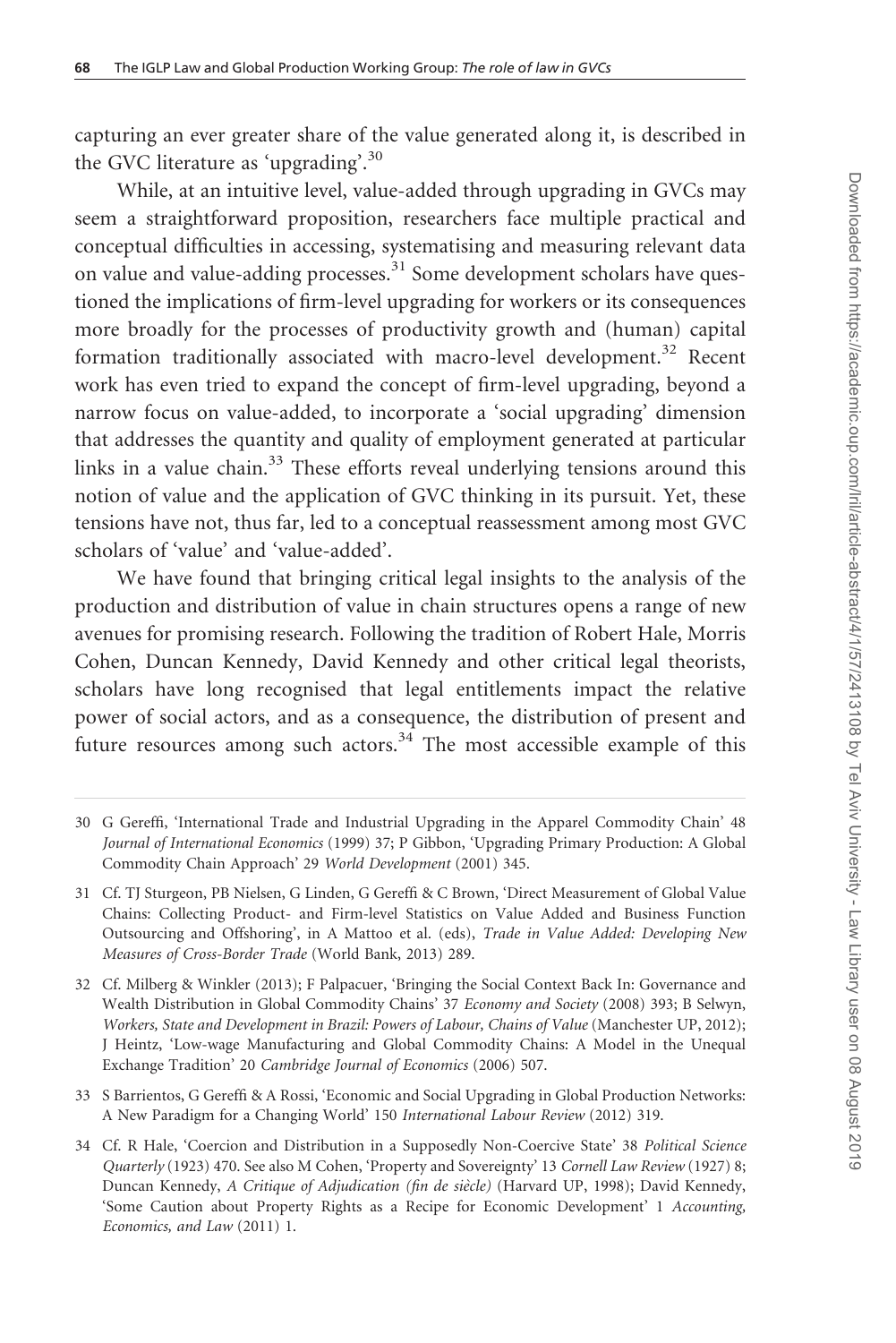insight might be a property entitlement that gives one actor the right to exclude all others from use of the subject's property. If the resource to which the property right attaches is something others need, the right holder will have the power to demand concessions from the others to gain access to it. If access to the thing is crucial to the others' survival, the right holder's power to extract concessions may extend to complete servitude by the others. By contrast, if the property is of relatively little use to the others or access to similar property is readily available, the ability to exact concessions for its use will be accordingly more limited. At a simple level, a focus on legal entitlements can help clarify how the 'value' in a GVC is distributed among the actors participating in it, while also focusing attention on numerous background legal regimes that undergird and structure market ordering in the first instance.

To be clear, we see the relationship between law and value as more than a matter of how value is distributed. Our research agenda calls for opening the 'black box' of value-added in order to interrogate, more precisely, what role the law might play in the production of value. As a group we acknowledge—but do not claim to resolve—the theoretical tensions among us and the orthodox approach to GVCs with regard to the question of value. Such tensions, for instance, reside ineluctably at the interface between the Marxian theory of value, Schumpeterian conception of rents and Hale-ian analysis of coercion and bargaining power. We recognise this tension because we have found it a source of intellectual energy that enriches understanding and that is preferable to neat formulations that gloss over internal theoretical inconsistencies.<sup>35</sup>

Despite these theoretical tensions, it is a shared interest in how powerladen social relations construct systems of production, exchange and distribution that has allowed the legal scholars among us to talk so effectively with the political economists and sociologists. More specifically, we share a common interest in the following kinds of questions: What role does law play in creating barriers to entry at particular links in the chain, and thus in creating and protecting rents? How do legal dynamics with regard to the appropriation of rent influence how chains are organised, including their geographic configuration? Since legal entitlements shape the relative bargaining power of actors to extract concessions from each other, in what way do changes in legal entitlements affect the distribution of bargaining power and hence the distribution of resources?

<sup>35</sup> One such inconsistency can be found in the GPN literature of the so-called Manchester school of economic geography. Falling within the broad domain of GVC studies, the GPN (or Global Production Network) approach also investigates questions of value, but within this collectively-authored body of work, there is no explicit discussion or recognition of the fact that a (class-relational) Marxian theory of surplus value is melded with a technical-economic theory of rent. Cf. J Henderson, P Dicken, M Hess, N Coe & H Wai-Chung Yeung, 'Global Production Networks and the Analysis of Economic Development' 9 Review of International Political Economy (2002) 436.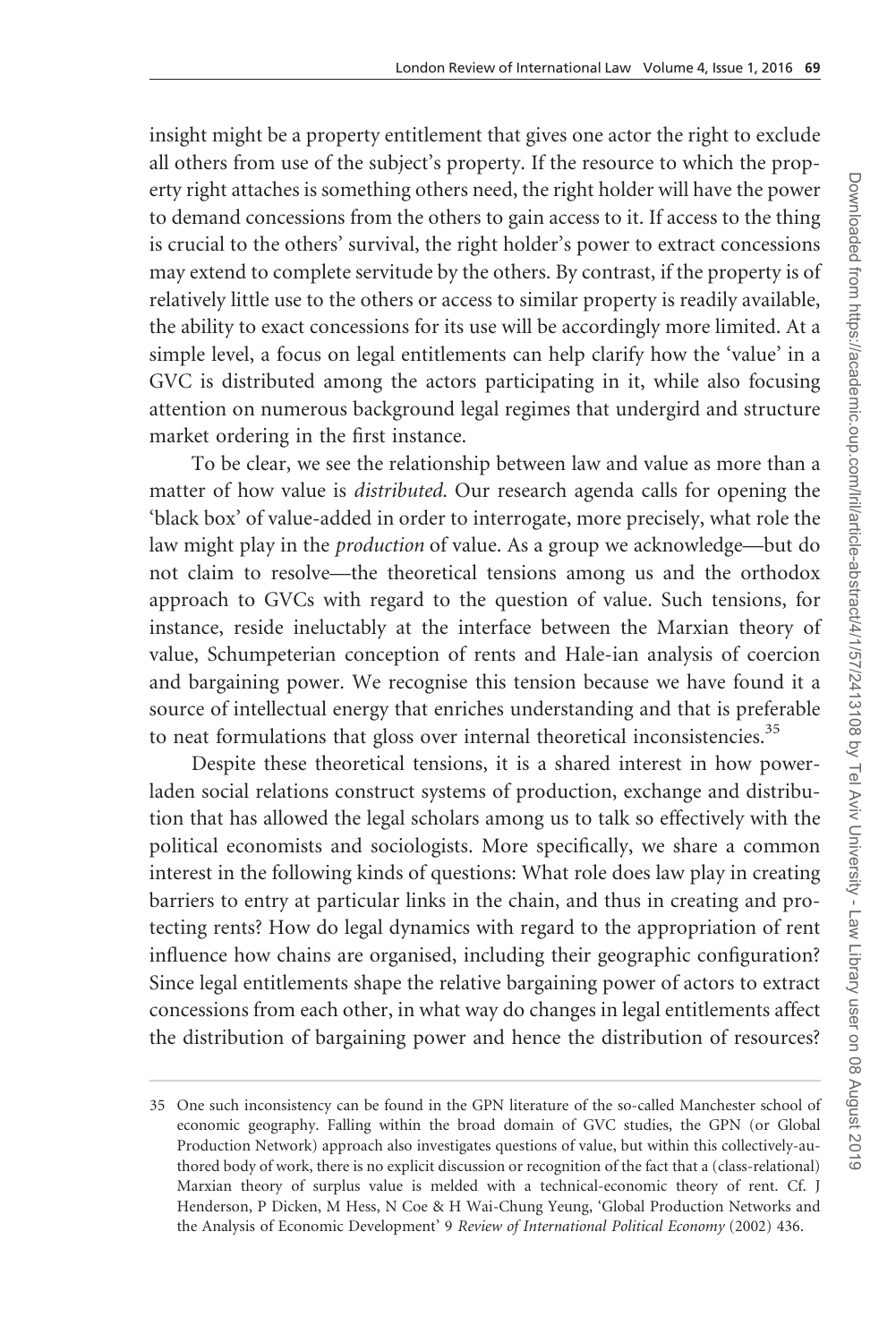What tools (legal and otherwise) enable which actors to define what constitutes value and/or reshape the conditions under which it is generated and distributed?

Issues of legal entitlements and their role in the creation and distribution of value pervade GVCs, including tax law, IP law, labour law and the plethora of legal structures that have enabled financialisation.<sup>36</sup> For example, the ubiquitous practice of tax structuring for the purpose of maximising post-tax profitability brings into stark relief how the existence, recognition and location of value may be as much a function of legal rules as production processes.<sup>37</sup> Or as an example from intellectual property law reveals, under the global patent regime established by the Agreement on Trade-Related Aspects of Intellectual Property Rights (TRIPs), multinational pharmaceutical companies have been able to maintain higher prices globally for their patented drugs than under the previous nationally divergent patent regimes that allowed India, Brazil, Egypt and other nations to develop competing drugs based on identical pharmaceutical compounds.<sup>38</sup> While one might debate the economic or moral justifications for this change in global patent regulation, its impact on the legal distribution of value among pharmaceutical producers and nations around the world is indisputable.

Labour law is practically defined by questions of value. Thinking through labour law vis-a`-vis GVCs opens space for rethinking value and value-added processes. For example, looking at the variegated application of law across a single value chain could spur research into, for example, the 'low' value-added attributed to low-wage workers in export processing zones and the ways that the 'value' that these workers 'add' is constrained, in part, by legal limitations on the scope of productive activities permissible in the zones (such as, e.g., limiting workers in the zones to processing imported foreign inputs for re-export and prohibiting the formation of trade unions and/or collective bargaining).<sup>39</sup> Or how the value produced by workers in one part of a value chain may be limited

- 38 Cf. for different country studies H Löfgren & OW Williams (eds), The Palgrave Macmillan New Political Economy of Pharmaceuticals. Production, Innovation and TRIPS in the Global South (Palgrave Macmillan, 2013) and generally M Carolan, 'Making Patents and Intellectual Property Work. The Asymmetrical "Harmonization" of TRIPS' 21 Organization & Environment (2008) 295.
- 39 Cf. on these dynamics C Hennig, 'Free Trade Zones/Export Processing Zones', in DT Cook & JM Ryan (eds), The Wiley Blackwell Encyclopedia of Consumption and Consumer Studies (Wiley Blackwell, 2015) 310.

<sup>36</sup> Cf. P Miller & M Power, 'Accounting, Organizing, and Economizing: Connecting Accounting Research and Organization Theory' 7 The Academy of Management Annals (2013) 557.

<sup>37</sup> Cf. recently A Cobham & P Jansky, 'Measuring Misalignment: the Location of US Multinationals' Economic Activity Versus the Location of their Profits', ICTD Working Paper 42 (Nov 2015), available at<http://www.ictd.ac/publications> (last visited 7 January 2016).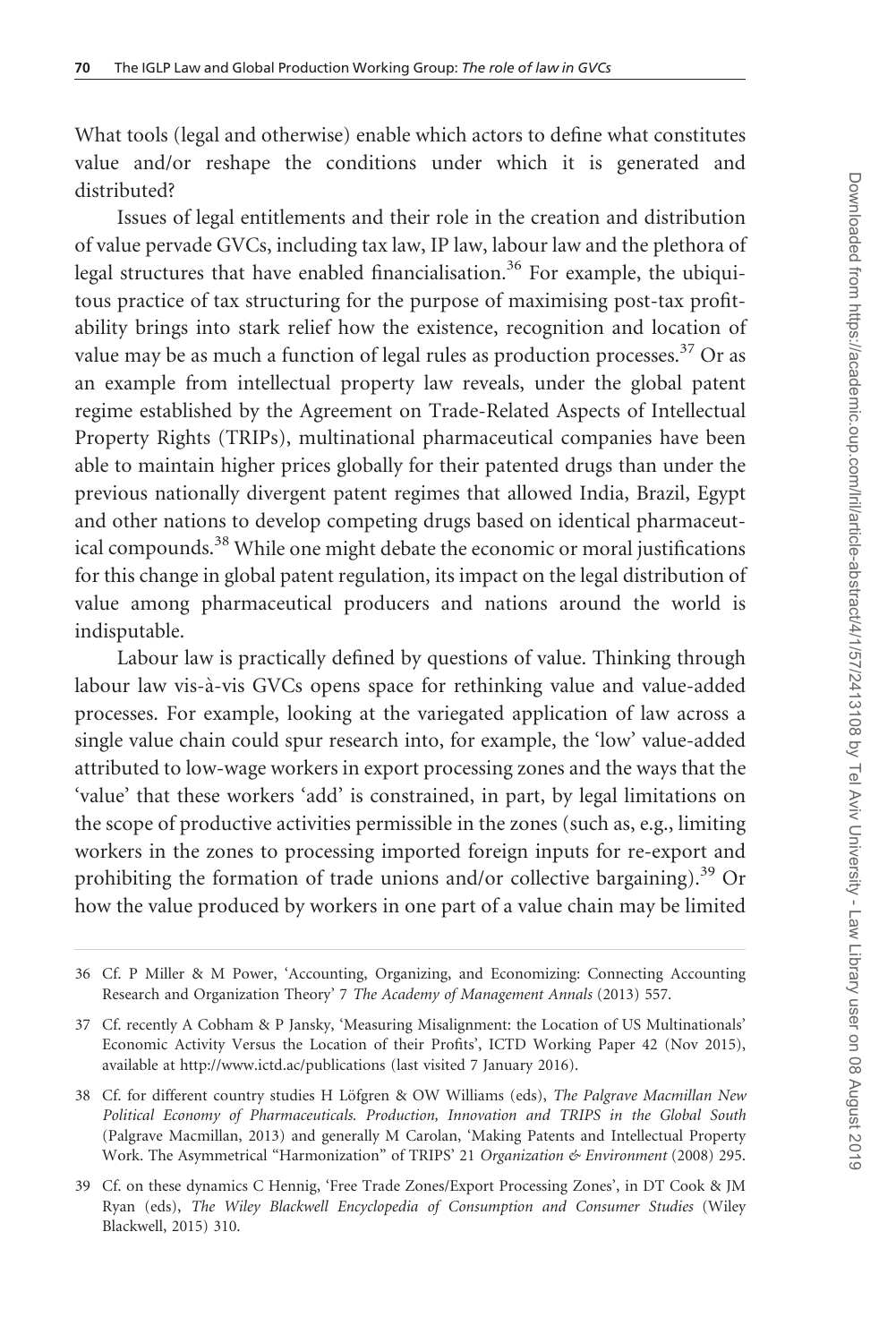by firms elsewhere in the chain, and the ways in which legal control over certain key elements in the production chain, such as intellectual property, may enhance a firm's power over other parts of the chain. It also opens space for analysis of how the right to organise, the right to strike and the right to protest against unsafe and exploitative working conditions, and a resulting ability for workers to command higher wages, might affect not just the value they 'add' to the production process, but also the distribution of that value in terms of the amount that they capture. Similarly, the pricing practices of powerful buyers in one part of a chain may produce significant effects on the existence or enforcement of labour standards in other parts of the chain.<sup>40</sup> This discussion of labour highlights the many ways in which what might seem identifiable as 'economic' or 'legal' factors interact dynamically, making attributions of which factor is producing what effect hard to discern. At the same time, recognising that differences in bargaining power among chain actors may be as much a function of legal and policy choices as of 'market forces' suggests that different legal or policy choices could produce profoundly different (and perhaps much more equitable) distributions of power and rents across the chain.

Important additional insights into the relationship between law and value can be found in exploring finance in the context of GVCs. For example, although the impact of financialisation on the globalisation of production is widely acknowledged, there is surprisingly little research on the significance of financialisation on the creation or destruction of value within GVCs.<sup>41</sup> Since legal systems (or the arbitrage of gaps in or among legal systems) often define the parameters of risk and reward in financial structures,<sup>42</sup> some members of our research group are focusing on the role of financial capital and finance law in structuring GVCs, and, conversely, on how GVCs impact and/or undermine systems of financial regulation.<sup>43</sup> For example, Liam Campling and

<sup>40</sup> See Anner, Bair & Blasi (2013); C Dolan, 'On Farm and Packhouse: Employment at the Bottom of a Global Value Chain' 69 Rural Sociology (2004) 99.

<sup>41</sup> Cf. W Milberg, 'Shifting Sources and Uses of Profits: Sustaining US Financialisation with Global Value Chains' 37 Economy and Society (2008) 420. For a synopsis of the phenomenon, cf. G Epstein, 'Financialization and the World Economy', in G Epstein (ed.), Financialisation and the World Economy (Edward Elgar, 2005) 3.

<sup>42</sup> See, e.g., for a discussion of shareholder activism in labour law S Jacoby, 'Finance and Labor: Perspectives on Risk, Inequality, and Democracy' 30 Comparative Labor Law and Policy Journal (2008) 17 and B Rogers, 'Complexities of Shareholder Primacy: A Response to Sanford Jacoby' 30 Comparative Labor Law and Policy Journal (2008) 95.

<sup>43</sup> Development policy and practice at the international financial institutions represents one potentially interesting research topic along these lines, particularly with regard to the possible intersection of the GVC turn in development policy—cf. M Werner, J Bair & VR Fernández, 'Linking Up to Development? Global Value Chains and the Making of a Post-Washington Consensus' 45 Development and Change (2014) 1219 and J Neilson, 'Global Value Chains, Neoliberalism and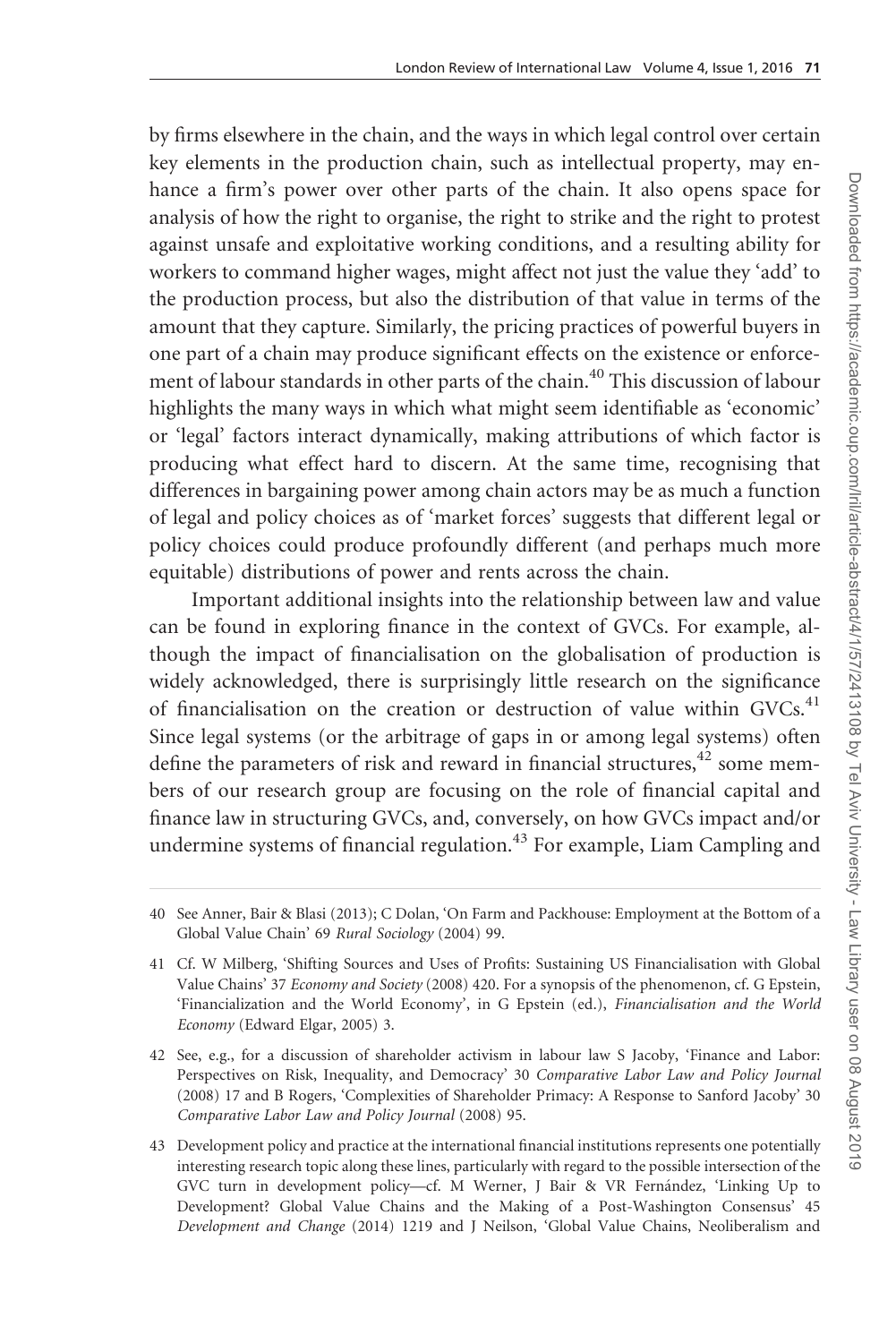David Quentin draw on Marx's theory of value to support their argument that financial flows resulting from GVC structures and disparate tax systems reinforce global inequalities between firms, countries, classes and genders, as well as how these inequities might be alleviated through tax reform at the national and transnational levels. In another project, Tomaso Ferrando is analysing recent reports on the financialisation of food chains and the effect of financial crises on food security in the global South $44$  in order to explore how law is implicated in creating or permitting recent food shortages.

It seems important to note that law is not only relevant to issues of value and power when it is directed expressly to the sphere of market exchange. For example, family law regimes and gender norms shape the distribution of labour market opportunities as well as how unpaid reproductive labour is performed.<sup>45</sup> Welfare regimes enable workers to enter or exit the labour market and help determine workers' bargaining power vis-à-vis employers and each other. Permissive and restrictive norms surrounding the treatment of ethnic, racial and religious groupings establish hierarchies of access that structure the ability of these groups to create and extract 'value' through participation in  $GVCs.$ <sup>46</sup>

Finally, it is also significant that law can impact GVCs both by what it permits or omits as well as what it affirmatively requires. As has been discussed, a lack of legal entitlements (such as property rights or a right to organise), the absence of formal regulation, a policy or practice of selective or

Development Practice: The Indonesian Experience' 21 Review of International Political Economy (2014) 38—and the emphasis on 'financial development' as a central plank of the contemporary international development agenda—cf. S Soederberg, 'The Emperor's New Suit: The New International Financial Architecture as a Reinvention of the Washington Consensus' 7 Global Governance (2001) 453.

<sup>44</sup> Cf., e.g., L Russi & T Ferrando, '"Capitalism A Nuh' Wi Frien": The Formatting of Farming into an Asset, from Financial Speculation to International Aid' 6 Catalyst, A Social Justice Forum (2015), available at<http://trace.tennessee.edu/catalyst/> (last visited 7 January 2016); L Russi, Hungry Capital: The Financialization of Food (Zero Books, 2013); Oxfam, 'Don't Gamble with Food. How the German Financial Industry is Making a Business Out of Hunger' (2011), available at [https://](https://www.oxfam.de/sites/www.oxfam.de/files/englische_zusammenfassung_final.pdf) [www.oxfam.de/sites/www.oxfam.de/files/englische\\_zusammenfassung\\_final.pdf](https://www.oxfam.de/sites/www.oxfam.de/files/englische_zusammenfassung_final.pdf) (last visited 7 January 2016); S Murphy, D Burch & J Clapp, 'Cereal Secrets: The World's Largest Grain Traders and Global Agriculture', Oxfam Report (August 2012), available at [https://www.oxfam.org/sites/](https://www.oxfam.org/sites/www.oxfam.org/files/rr-cereal-secrets-grain-traders-agriculture-30082012-en.pdf) [www.oxfam.org/files/rr-cereal-secrets-grain-traders-agriculture-30082012-en.pdf](https://www.oxfam.org/sites/www.oxfam.org/files/rr-cereal-secrets-grain-traders-agriculture-30082012-en.pdf) (last visited 7 January 2016).

<sup>45</sup> S Barrientos, 'Gendered Global Production Networks: Analysis of Cocoa-Chocolate Sourcing' 48 Regional Studies (2014) 791; M Werner, 'Beyond Upgrading: Gendered Labor and the Restructuring of Firms in the Dominican Republic' 88 Economic Geography (2012) 403.

<sup>46</sup> M Carr & M Chen, 'Globalization, Social Exclusion and Gender' 143 International Labour Review (2004) 129; M Werner & J Bair, 'Commodity Chains and the Uneven Geographies of Global Capitalism: A Disarticulations Perspective' 43 Environment and Planning (2011) 988.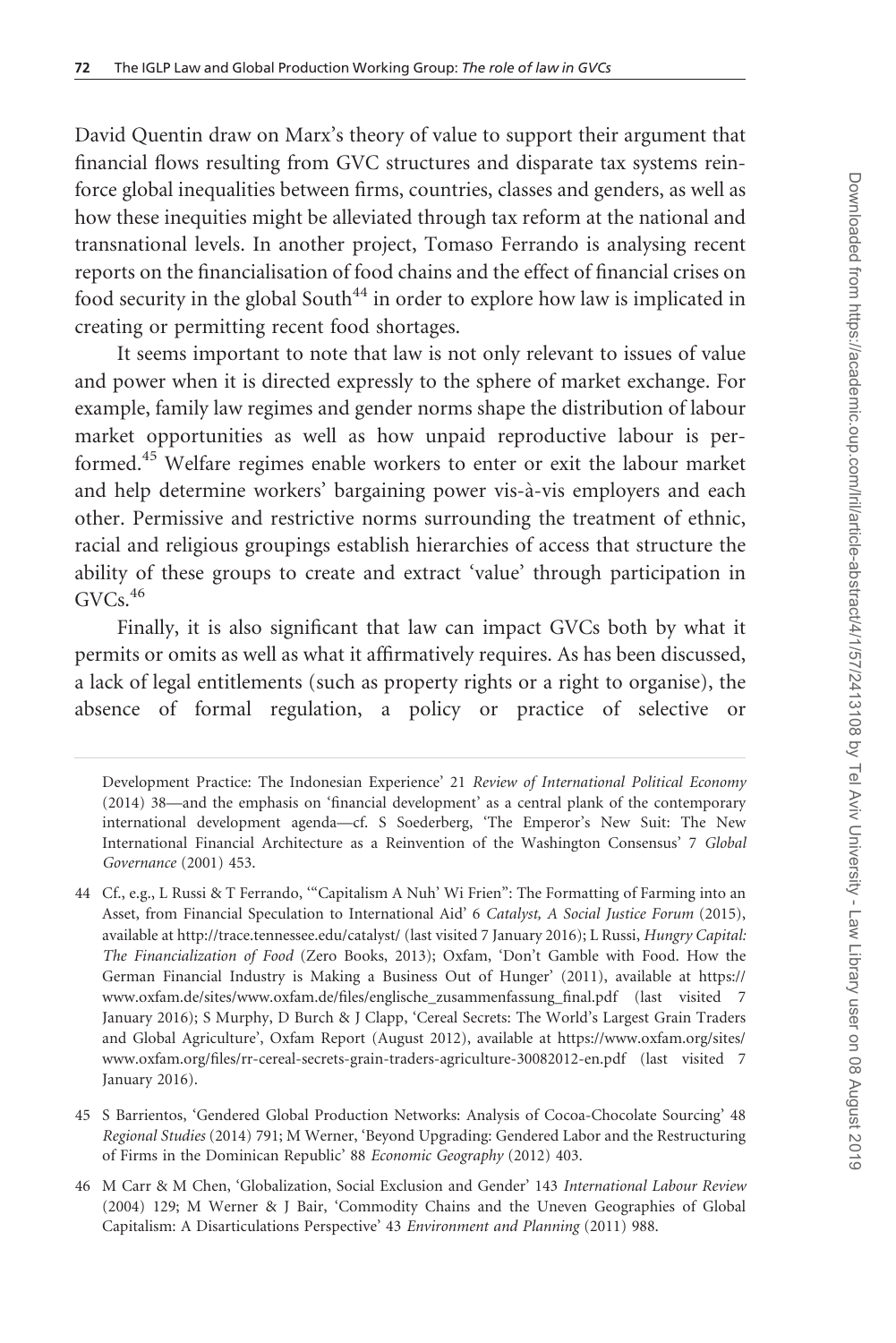non-enforcement, or a failure to enforce may be as powerful in shaping the behaviour of firms or the welfare of particular chain actors as formal rules regularly enforced.<sup>47</sup> Moreover, the decision by a state not to regulate or enforce a legal rule (e.g., a local content requirement) may result from an effort to comply with another conflicting legal obligation (such as a bilateral investment treaty or a trade agreement).<sup>48</sup> Law shapes power and value both when it seems to be acting and when it appears to be absent.

In sum, the ways in which law creates and distributes value and bargaining power are numerous and pervasive. We have found a focus on these dynamics in GVCs to be particularly fruitful both for enhancing our understanding of the background legal norms that are shaping the relative bargaining positions of actors in the global economy, as well as of the relative ability of such actors to participate in chain structures or to capture an equitable share of chain surplus. This strand of law and GVC research also seems important in helping to identify which legal and policy tools might be most useful to shift power and resources more equitably across chains.

#### Law and GVC governance

In GVC literature, governance refers to the process of coordinating the relationships among actors at different links in a value chain and it has been a core preoccupation.<sup>49</sup> Stefano Ponte and Timothy Sturgeon explain that '[t]he idea of governance in GVCs rests on the assumption that, while both disintegration of production and its re-integration through inter-firm trade have recognizable dynamics, they do not occur spontaneously ... . Instead these processes are "driven" by the strategies and decisions of specific actors. The relevance of GVC governance is that it examines the concrete practices, power dynamics, and organizational forms that give character and structure to cross-border business networks.'<sup>50</sup>

Gary Gereffi's original formulation of governance in what were then called commodity chains identified both a 'producer-driven' logic and a 'buyer-

- 49 On the narrower meaning of 'governance' in the legal discourse and generally on the competing interpretations, cf. Zumbansen (2012).
- 50 S Ponte & T Sturgeon, 'Explaining Governance in Global Value Chains: A Modular Theory-building Effort' 21 Review of International Political Economy (2014) 195, 200.

<sup>47</sup> Cf. A Santos & D Trubek (eds), The New Law and Economic Development: A Critical Appraisal (Cambridge UP, 2006); A Santos, 'Labor Flexibility, Legal Reform and Economic Development' 50 Virginia Journal of International Law (2009) 43.

<sup>48</sup> E.g. K Tienhaara, 'Regulatory Chill and the Threat of Arbitration: A View from Political Science', in C Brown & K Miles (eds), Evolution in Investment Treaty Law and Arbitration (Cambridge UP, 2011) 606.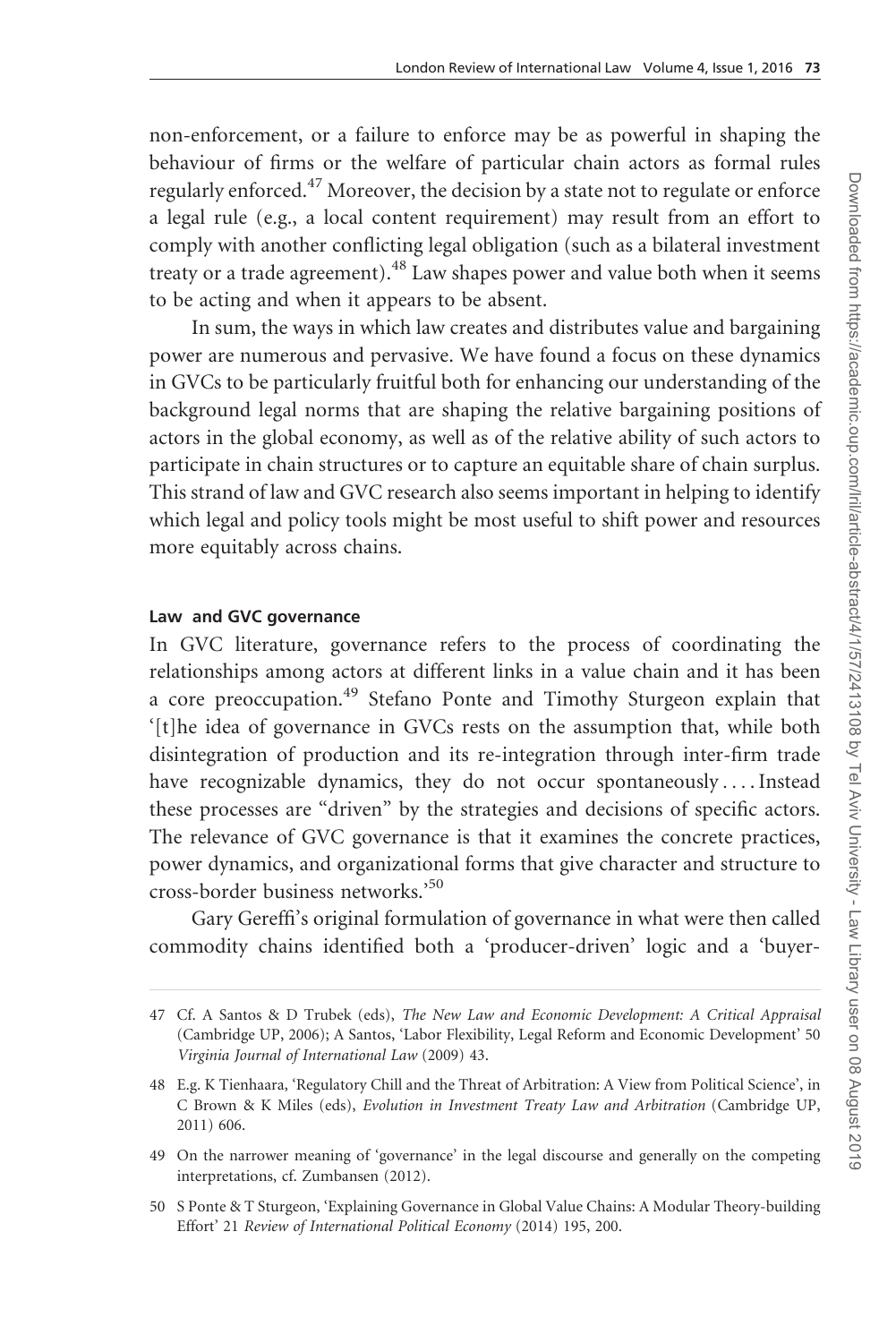driven' logic.<sup>51</sup> The criterion for differentiating between buyer- and producer-driven chains was who had the power to control the organisation of activities and the distribution of value along the chain: manufacturers (i.e., those who make) or retailers (i.e., those who buy). Subsequent literature shifted towards a concern with how governance was exercised and why it takes the form that it does.<sup>52</sup> At a general level, then, the primary focus of governance within the GVC literature has been elaborating typologies of, and developing explanations for, the ways in which coordination is achieved in geographically dispersed and organisationally fragmented production networks.

While the insights of GVC scholars on lead firms and their role in chain governance tell us much, we are only at the beginning of understanding law's role in GVC governance. More research is needed in order to better understand the circumstances under which firms assume chain coordinating functions, and in particular, about the tools (legal or otherwise) at their disposal for carrying out those functions. This is because, although the assumption of coordinating functions may be motivated by technical or managerial imperatives or pressure from competitors or consumers, not surprisingly, it may also result from legal regulation or arbitrage. A research focus on law and the distribution of power among chain actors is important not only with regard to developing a richer analysis of the mechanisms through which value is created and rent captured, but also for the purpose of elaborating the means through which chain activities are, or could be, coordinated and controlled.

A central plank of this research project is to examine the legal (as well as commercial) mechanisms through which coordination and control are exercised among actors within chains. For example, why do some chain actors coordinate some relationships through ownership and others through contract? A Coasian analysis highlighting the incentive structure set by

<sup>51</sup> G Gereffi, 'The Organization of Buyer-driven Global Commodity Chains: How U.S. Retailers Shape Overseas Production Networks', in G Gereffi & M Korzeniewicz (eds), Commodity Chains and Global Capitalism (Praeger, 1994) 95.

<sup>52</sup> The GVC literature now offers multiple conceptualisations of governance; some conceive it as sector-wide patterns of coordination that are produced by specific industry-level characteristics: see, e.g., G Gereffi, J Humphrey & T Sturgeon, 'The Governance of Global Value Chains' 12 Review of International Political Economy (2005) 78; T Sturgeon, 'Modular Production Networks. A New American Model of Industrial Organization' 11 Industrial and Corporate Change (2002) 451. Others draw from convention theory, arguing that diverse forms of governance can be found within an industry because multiple conceptualisations of quality can be used to justify or distinguish products in the market: cf. L Boltanski & L Thévenot, On Justification: Economies of Worth (Princeton UP, 2006) and S Ponte & P Gibbon, 'Quality Standards, Conventions and the Governance of Global Value Chains' 34 Economy and Society (2005) 1. Still others continue to find the most analytical value in the producer- and buyer-driven distinction, even as the proportion of value-adding activities conducted outside the organisational boundaries of the lead firm are increasing in the more capital-intensive, manufacturer-centred industries associated with producer-driven governance.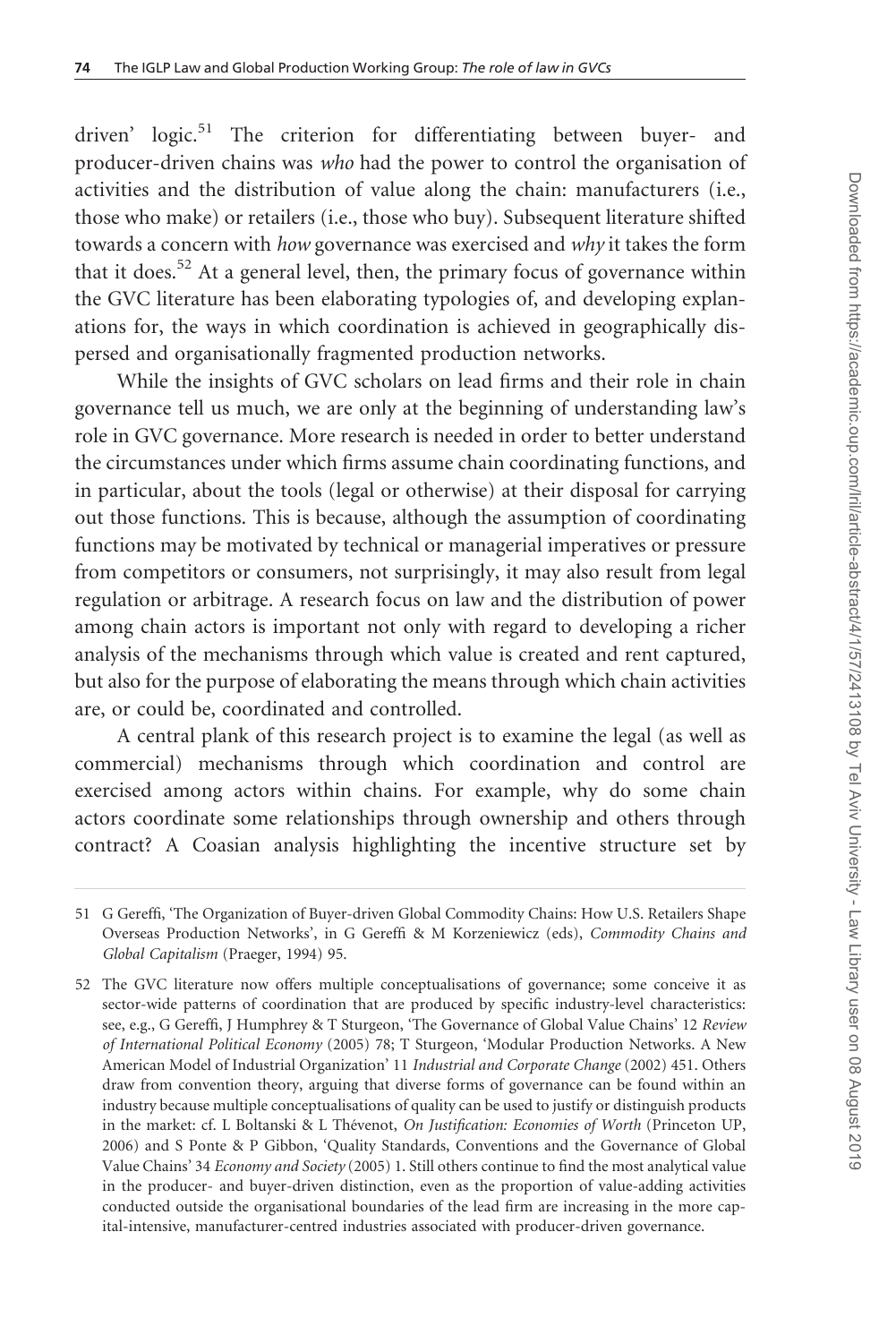transaction costs<sup>53</sup> suggests that the consolidated firm is necessary when the transaction costs of efficient coordination of independent economic actors through contract are too high. More recent firm theory focuses attention on controlling the agency costs associated with the monitoring and control of management by owners.<sup>54</sup> One might expect that agency costs associated with coordination and monitoring of large, globally disaggregated GVCs might be quite high. What legal mechanisms help to reconcile these costs and tensions in GVCs? In the absence of any sovereign with jurisdiction over the GVC, or any system of law binding on the GVC as a whole and each of its constituent actors, how are norms of coordination and behaviour transnationalised through the chain?

For example, four of the five types of governance proposed by Gereffi, Humphrey and Sturgeon in their influential theory of GVC governance market, relational, captive and modular—fall under the broad category of contract.<sup>55</sup> To what extent are legal conceptions of contract, built within national frameworks, able to accommodate multiple, legally independent actors in networked but not necessarily arm's length relationships with one another? Might supplier contracts, for instance, provide the legal basis for liability for actors across the chain?<sup>56</sup> To what extent are current conceptions of contract able to evolve in order to deal with the public and regulatory functions that lead firms exercise, and sometimes delegate?<sup>57</sup> How does law affect who has the ability to set the terms of exchange in a GVC? And which legal forum has authority to adjudicate disputes arising either between participants in the GVC or between

55 Cf. Gereffi, Humphrey & Sturgeon (2005).

<sup>53</sup> Cf. R Coase, 'The Nature of the Firm' 4 Economica (1937) 386 (suggesting markets and firms as competing model types in the organisation of production).

<sup>54</sup> See, e.g., J Armour, H Hansmann & R Kraakman, 'Agency Problems and Legal Strategies', in R Kraakman et al. (eds), The Anatomy of Corporate Law, 2nd ed. (Oxford UP, 2009) 35.

<sup>56</sup> See J Salminen, 'Contract Boundary Spanning Governance Mechanisms: Conceptualizing Fragmented and Globalized Production as Collectively Governed Entities' forthcoming in 23 Indiana Journal of Global Legal Studies (2016) (using comparative law insights to establish a transnational discourse in law and value chain governance which goes beyond national conceptualisations of contract and tort).

<sup>57</sup> Suggestions acknowledging the public and regulatory function of contracts include relational contracting—cf. as locus classicus S Macaulay, 'Non-Contractual Relations in Business: A Preliminary Study' 28 American Sociological Review (1963) 1 and I Macneil, 'Relational Contract Theory: Challenges and Queries' 94 Northwestern University Law Review (2000) 877—as well as, more recently, 'contract networks'—cf. G Teubner, Networks as Connected Contracts (Hart, 2011)—'organisational contracts'—cf. S Grundmann, F Cafaggi & G Vettori (eds), The Organizational Contract. From Exchange to Long-Term Network Cooperation in European Contract Law (Ashgate, 2013)—and 'contracting for innovation'—cf. R Gilson, C Sabel & R Scott, 'Contracting for Innovation: Vertical Disintegration and Interfirm Collaboration' 109 Columbia Law Review (2009) 431.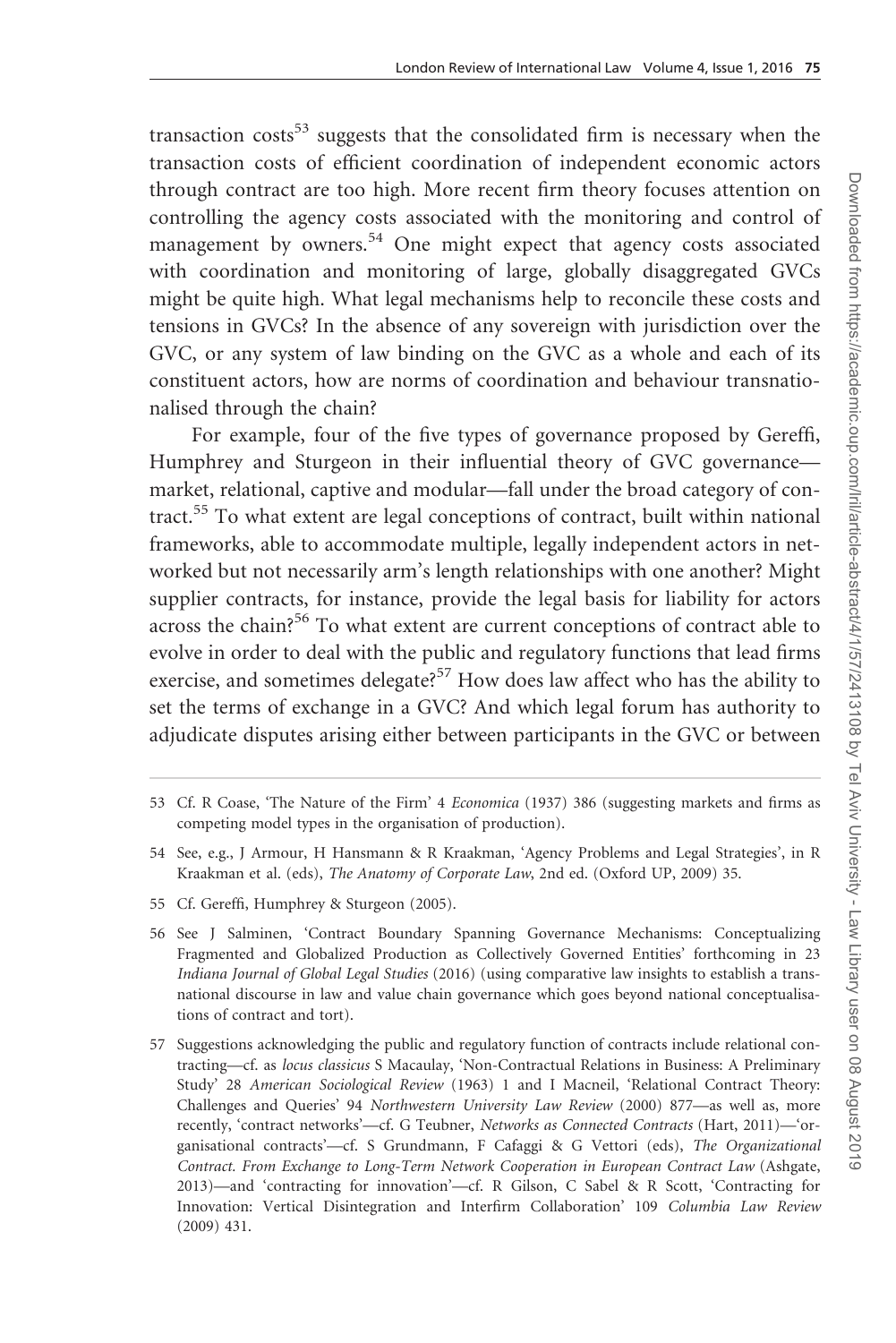participants and third parties external to the GVC?<sup>58</sup> Or even more fundamentally, what distinguishes a GVC from a series of disarticulated commercial (or market) transactions and what is the role of law in the distinction?

Several projects have been initiated by members of our group around the theme of law and governance. In one, Jennifer Bair, Jason Jackson and Brishen Rogers trace the emergence of a new form of labour regulation that they identify as 'supply chain liability'. Prior private regulatory efforts such as transnational tort litigation and unilateral codes of conduct laid the groundwork for such new legal regimes, but states have begun to push beyond the limitations of normbased governance. For example, Israel, the Netherlands and various states within the US have begun to hold domestic firms jointly liable for their overseas contractors' and suppliers' labour law violations. While those laws are embedded in national legal systems, and accordingly vary in many ways, they share a common core: they establish a duty of care rooted in tort doctrines requiring party A to prevent party B from causing harms to party C. Bair, Jackson and Rogers examine the degree to which the legal logics underlying this emergent regulatory form rest on claims about the nature of lead firm governance in specific GVCs and its effects. Specifically, they suggest three dimensions which they believe will prove critical for developing the jurisprudence of supply chain liability: the specific labour practices for which lead firms should be responsible; what standards of liability should apply so as to differentiate firms based upon their capacity to ensure decent work and whether those standards should vary based upon the geographic location of production work; and provisions for private or public enforcement, whether in domestic or new transnational tribunals.

Additional projects by Dez Farkas and Jaakko Salminen explore the theme of law and governance through contract. Farkas's project draws on examples from the recent financial crisis and the electronics sector and uses recent developments in corporate governance to interrogate the structural and distributional dimensions of GVCs and their underlying assumptions of value. His project pays particular attention to how complex inter-firm relations, often linked by contract alone, can undermine efforts to hold domestic firms liable for violations by the foreign affiliates over whom they exercise governance, and

<sup>58</sup> Legal scholarship on international commercial arbitration, for example, thus far almost completely fails to recognise or analyse the origins and deeper effects of variance in bargaining power, treating disputing parties as formal legal equals despite vast material differences. Cf. G Baars, The Corporation, Law and Capitalism (Brill, forthcoming); K Amaeshi, O Kingsley Osuji & P Nnodim, 'Corporate Control and Accountability in supply chains of Multinational Corporations: Clarifications and Managerial Implications', ICCSR Research Paper No. 46-2007, available at [http://](http://www.nottingham.ac.uk/business/ICCSR/research.php?action=download&id=34) [www.nottingham.ac.uk/business/ICCSR/research.php?action](http://www.nottingham.ac.uk/business/ICCSR/research.php?action=download&id=34)=[download&id](http://www.nottingham.ac.uk/business/ICCSR/research.php?action=download&id=34)=[34](http://www.nottingham.ac.uk/business/ICCSR/research.php?action=download&id=34) (last visited 7 January 2016).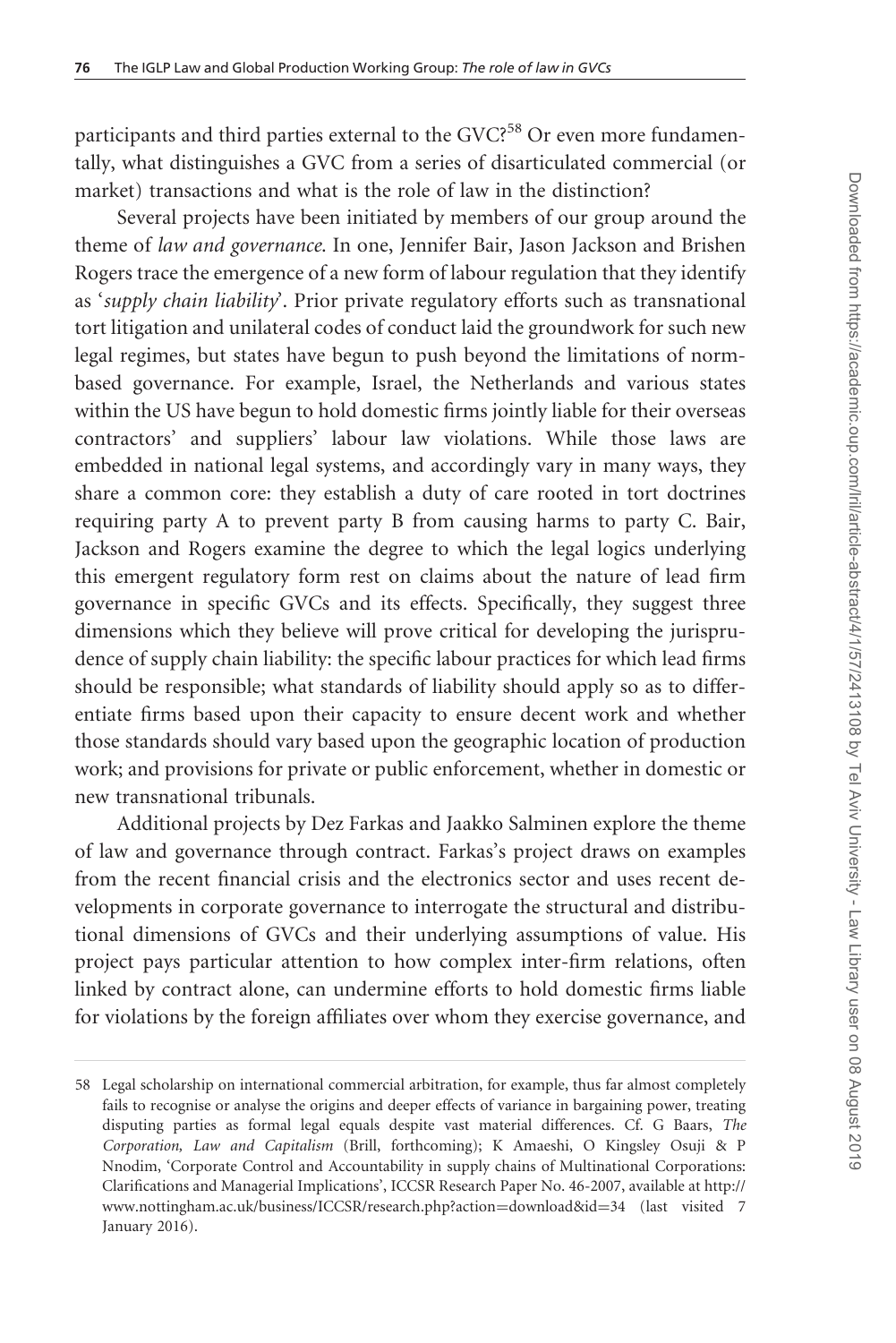explores the legal mechanisms that enable internal firm governance to influence other value chain actors.

Salminen's work involves bringing together research in GVC governance with research into the legal mechanisms used for governing complex contractual structures. Turning towards comparative law, this project aims to elaborate a transnational discourse on law and value chain governance that transcends different national conceptualisations of contract, tort and other relevant legal relationships.

From here we can see that law is not, or not only, an exogenous factor that firms confront in making decisions about where and how to do business, nor can it be reduced to an external force that 'guides', 'drives', 'pulls' and 'pushes' the value chain. This is because, while the legal environment undoubtedly shapes firm-level decisions, the large corporations that coordinate many of the most expansive and consequential GVCs are not simply 'context-takers'. They also help to produce the rules that govern their operations through, among other things, the pursuit of their business objectives.

In his work on transnational corporations, Dan Danielsen has sought to catalogue some of the ways in which corporate actors create and shape local, national, regional and transnational legal regimes. He states:

Sometimes [corporations] contribute through interpretations of or reactions to a legal rules scheme. Sometimes they supply rules where none exist. Sometimes they shape a rule scheme through direct political or economic pressure on regulators. Sometimes they shape it by evading the rule scheme and doing business elsewhere. Sometimes to satisfy other business purposes they adopt more stringent practices than the applicable rules require. Sometimes they act on their own to get a market edge or exploit an opportunity. Sometimes they act in groups to create a harmonized regulatory environment or to prevent regulation. These diverse forms of corporate actions and decisions are related to the applicable legal rules and the acts and decisions of regulators, but are not wholly determined by them. When corporations create or shape the content, interpretation, efficacy, or enforcement of legal regimes, and, in so doing, produce effects on social welfare similar to the effects resulting from rulemaking and enforcement by governments, corporate actors are engaged in governance.<sup>59</sup>

<sup>59</sup> D Danielsen, 'How Corporations Govern: Taking Corporate Power Seriously in Transnational Regulation and Governance' 46 Harvard Journal of International Law (2005) 411, 412.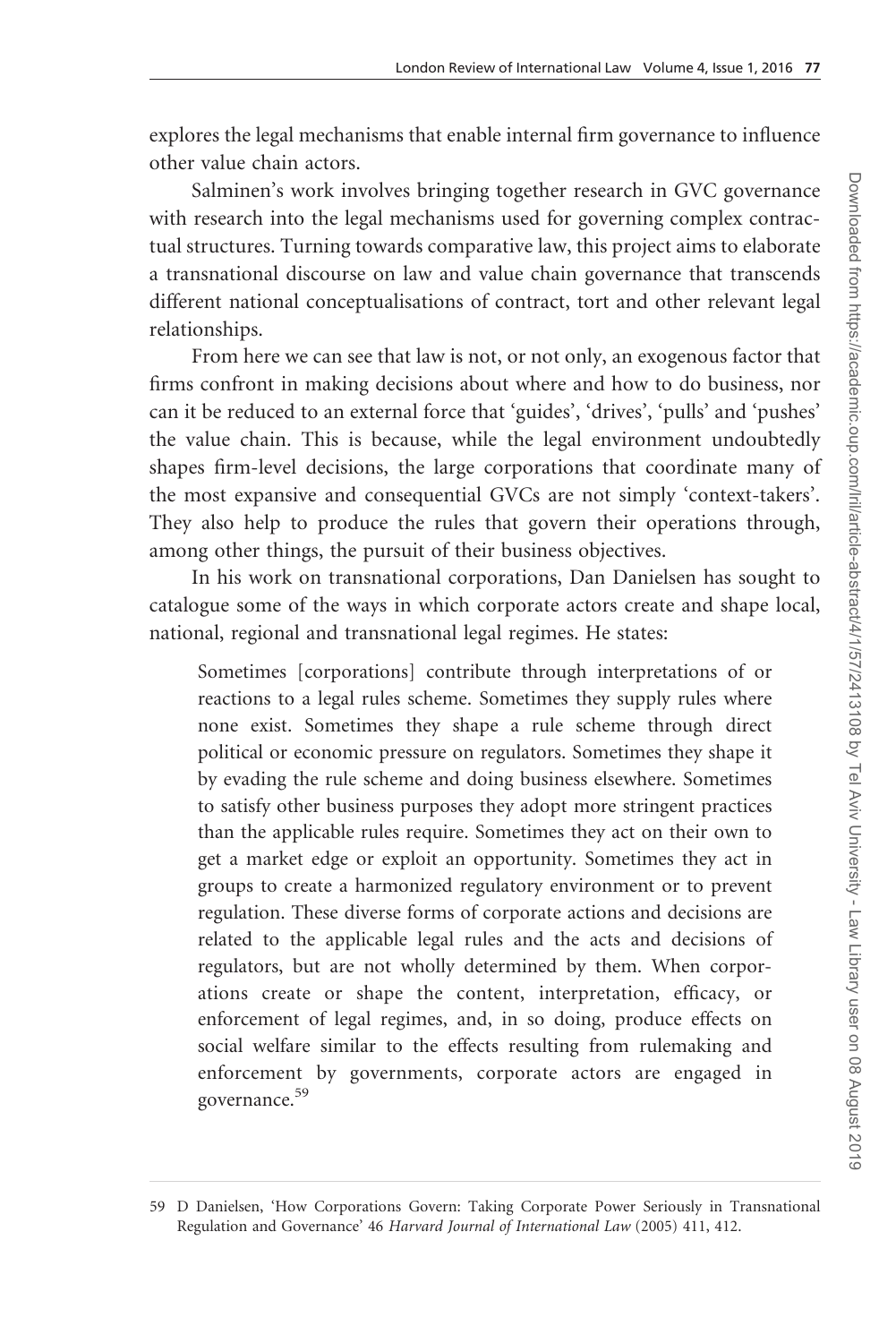Deborah McBarnet has argued that the work of lobbyists, lawyers, accountants and strategists is a fundamental component of GVCs. This work, which she calls 'transnational legal work', is

not just about playing with the different laws of different jurisdictions, finding tax—or regulatory—havens, set up precisely for that purpose. It is about playing with law per se, even within one jurisdiction. It is about constructing 'creative compliance', finding legal forms which fall outside disadvantageous or inside advantageous legal categories. ... It is about concocting legal forms as yet undreamt of by legislators and regulators.<sup>60</sup>

From this perspective, law not only acts upon firms, delimiting or regulating their global activities; it is also a resource that corporate actors mobilise and innovate to produce certain value chain configurations and effects as well as a product of the organisational and business choices undertaken by chain actors in and through chain activities.

Our research agenda on the theme of chain governance, then, not only calls for additional consideration of how states, directly and indirectly, shape value chains specifically by and through law, but also how firms and chains shape law and sovereignty. Perhaps more than any other, this conundrum crystallises the central problem orienting our project: how to better understand the productive tension between the territorial organisation of law and the jurisdictional boundaries that demarcate distinct legal regimes on the one hand, and the global logic of value chains that operate across, but also through, these regimes, transforming them in the process, on the other.

### CONCLUSION

By now it should be clear that our research ambition extends well beyond exploring the impact of GVCs on legal scholarship or of law on GVCs. Rather, we aim for nothing less than a legal ontology of the GVC, which under conditions of contemporary capitalism, should take us some distance towards a richer theoretical and empirical understanding of the global economy tout court. Doubtless, bringing law into the centre of GVC analysis will add substantial complexity to a field already rife with complexity. Yet, as we hope we have demonstrated, the continued relegation of law to 'exogeneity' or 'context' misses a great deal of the constitutive role of law in the structure, geography and function of GVCs; the creation, recognition and distribution of value in GVCs;

<sup>60</sup> DM McBarnet, 'Transnational Transactions – Legal Work, Cross-border Commerce and Global Regulation', in M Likosky (ed.), Transnational Legal Processes (Butterworths, 2002) 369, 385.